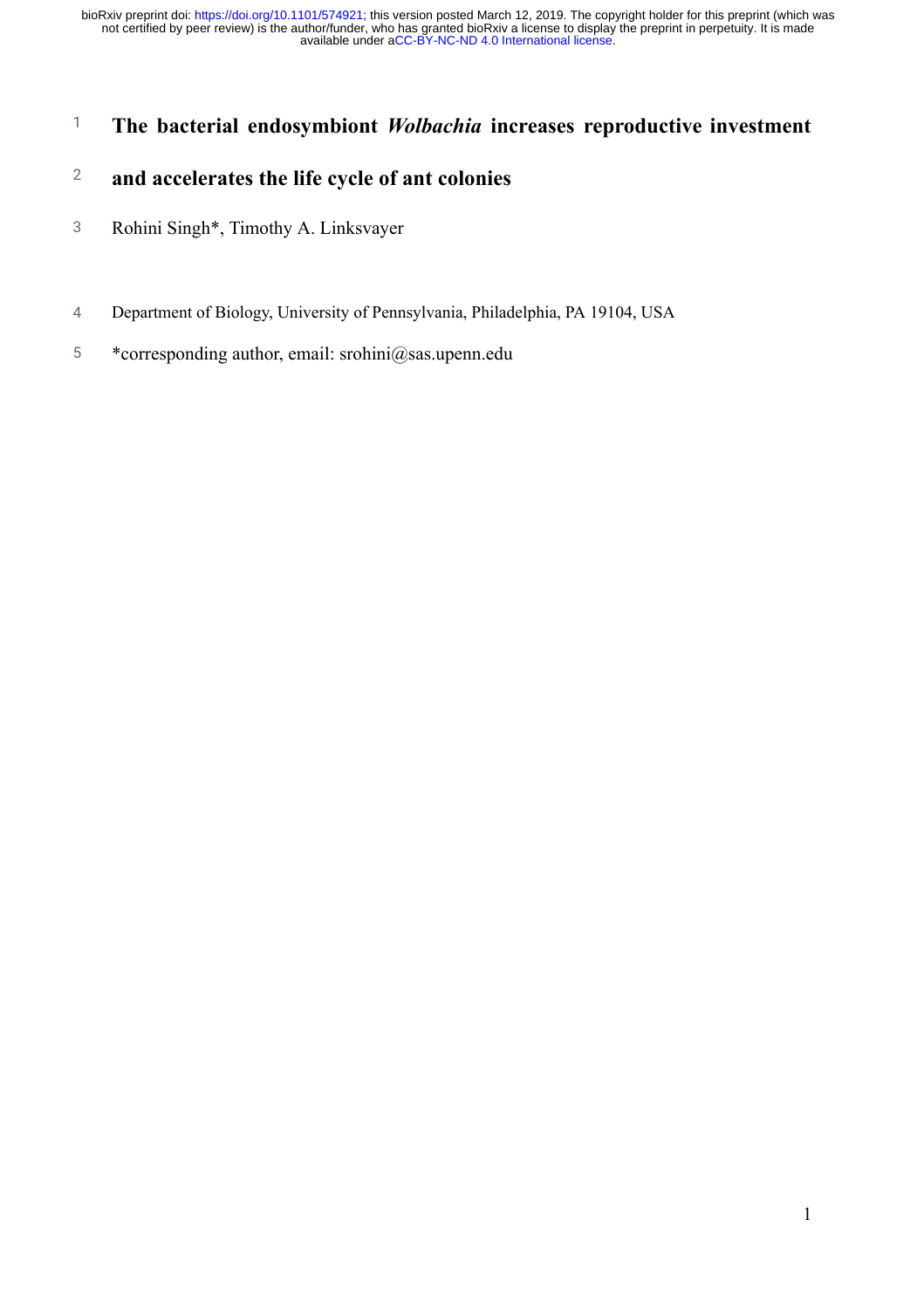#### 6 **Abstract**

7 8 9 10 11 12 13 14 15 16 17 18 19 20 *Wolbachia* is a widespread group of maternally-transmitted endosymbiotic bacteria that often manipulates the reproductive strategy and life history of its solitary hosts to enhance its own transmission. *Wolbachia* also commonly infects eusocial insects such as ants, although the effects of infection on social organisms remain largely unknown. We tested the effects of infection on colony-level reproduction and life history traits in the invasive pharaoh ant, *Monomorium pharaonis* . First we compared the reproductive investment of infected and uninfected colonies with queens of three discrete ages, and we found that infected colonies had increased reproductive investment. Next, we compared the long-term growth and reproduction of infected and uninfected colonies across their life cycle, and we found that infected colonies had increased colony-level growth and early colony reproduction. These colony-level effects of *Wolbachia* infection seem to result because of a 'live fast, die young' life history strategy of infected queens. Such accelerated colony life cycle is likely beneficial for both the host and the symbiont and may have contributed to success of the highly invasive pharaoh ant.

21 22 **Keywords.** Endosymbiotic bacteria, life history strategy, ant colony-level fitness, ant colony life cycle.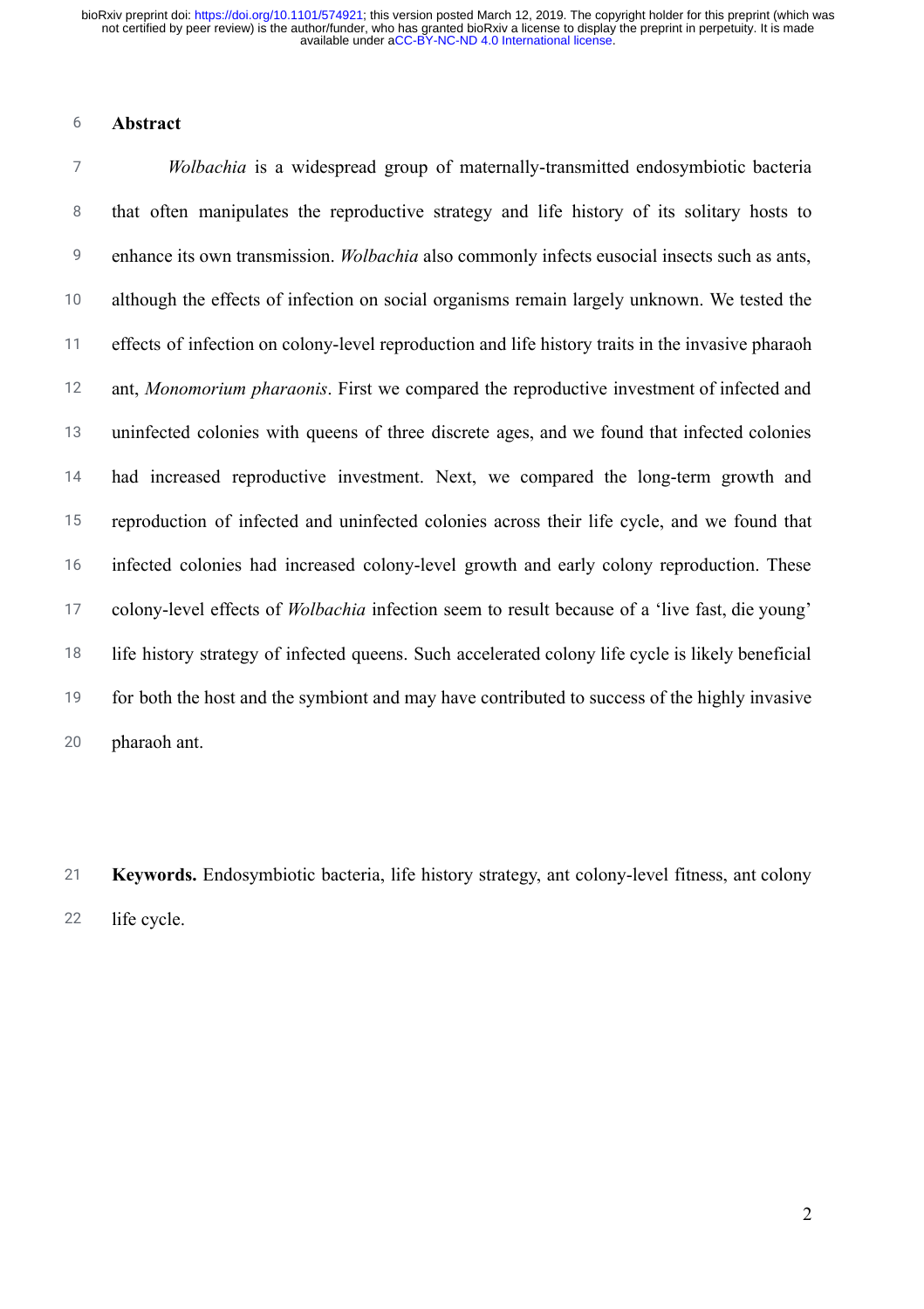### 23 **1. Background**

24 25 26 27 28 29 30 31 32 33 34 35 36 *Wolbachia* , a maternally-inherited group of endosymbiotic bacteria, infects an estimated 40% of arthropods [1,2]. It has a range of effects on host reproduction, including reproductive incompatibility between infected and uninfected mates, female-biased sex ratios in offspring of infected females [3,4], and increased fecundity of infected females [\[5,6\]](https://paperpile.com/c/ONKCSt/qxDP+FAy8). These reproductive manipulations by *Wolbachia* can facilitate its spread in host populations, even when the manipulation is costly to the host itself  $[7-12]$ . Outside of reproduction, *Wolbachia* infection also has a spectrum of other phenotypic effects on its hosts, some of which can be beneficial in some context [\[3,4\]](https://paperpile.com/c/ONKCSt/YPAP+jmXr) . For example, *Wolbachia* infection alters the pheromonal profile of infected fruit flies. In the case of *Drosophila paulistorum* , this increases male mating success [13], whereas in the case of *D. simulans* this causes reproductive incompatibility [\[14\]](https://paperpile.com/c/ONKCSt/k5kN) . These examples also show that *Wolbachia* can affect traits that influence social interactions in solitary species, suggesting that *Wolbachia* may similarly affect diverse individual- and group-level traits of highly social hosts such as ants.

37 38 39 40 41 42 43 An estimated 34% of ant species are naturally infected with *Wolbachia* , however its specific individual- and colony-level phenotypic effects remain unclear [15]. Given that *Wolbachia* often manipulates host reproduction to favor its own transmission [3–6,16–18], we studied the effects of infection on colony growth and reproduction dynamics in the pharaoh ant, *Monomorium pharaonis* . This ant species is one of the most successful and well-studied invasive ant [19]. It is polygynous (with multiple queens per colony), and colonies show natural variation in *Wolbachia* infection status [\[20,21\] .](https://paperpile.com/c/ONKCSt/3AIA+SYN5)

44 45 46 To characterize the effects of *Wolbachia* infection on pharaoh ant colonies, we designed two separate assays. First we assessed the reproductive investment of infected and uninfected colonies that had queens of three discrete ages, namely 1, 3 and 6 months. In the

3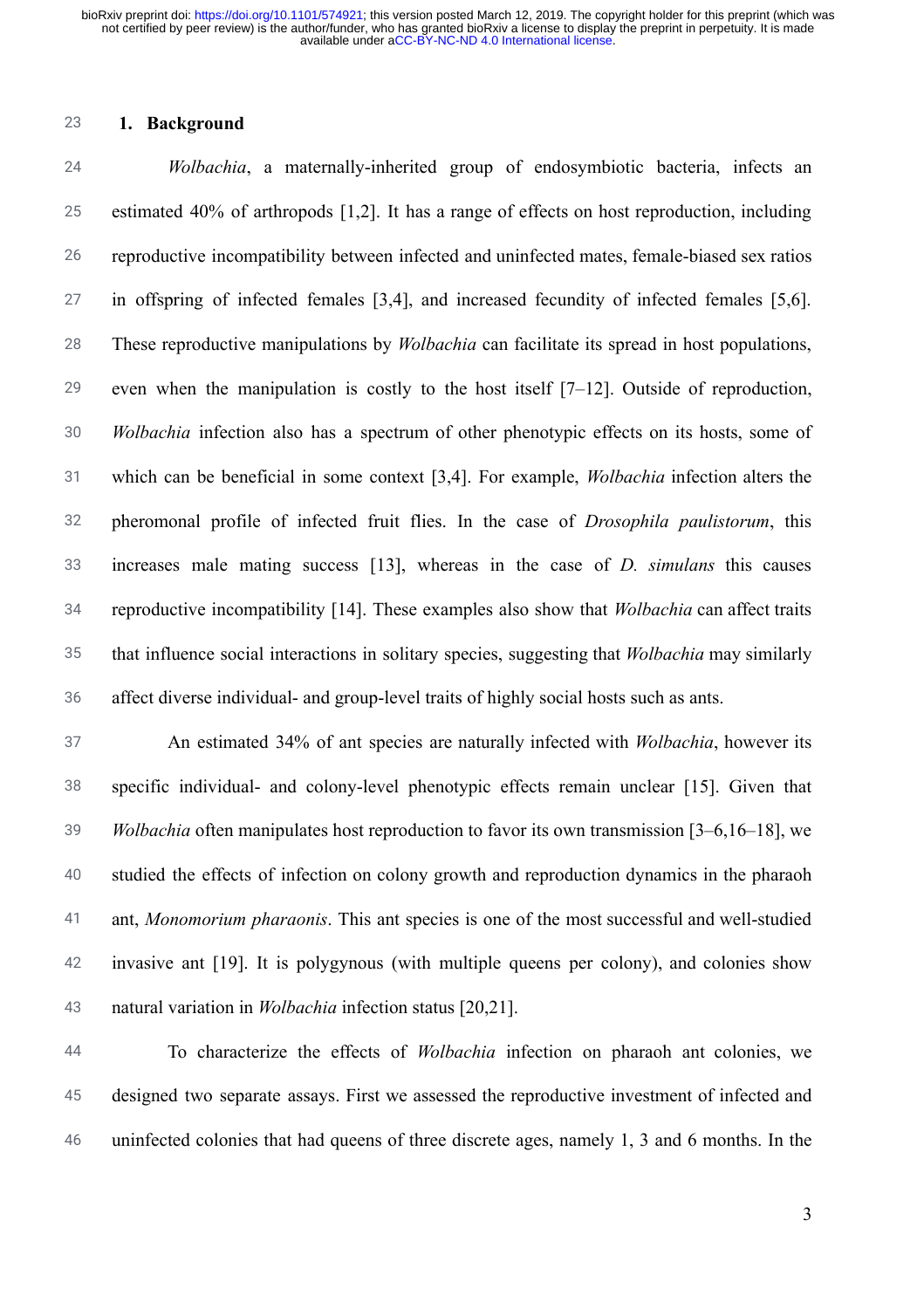47 48 49 50 51 second assay, we studied the life cycle dynamics of *Wolbachia* infected and uninfected colonies over a period of 7 months, spanning the entire life cycle of pharaoh ant colonies. Together, these assays compared growth, reproduction, and life history strategies of *Wolbachia* -infected and uninfected pharaoh ant colonies across the reproductive life span of queens.

52 **2. Materials and methods** 

### 53 *(a) Source of experimental colonies and their infection status*

54 55 56 57 58 59 60 Eight pharaoh ant lineages, originally collected from locations around the world were systematically intercrossed for nine generations in the lab to create genetically heterogeneous lab colonies [20–22]. Two out of these eight original lineages were infected by *Wolbachia* [\[20–22\]](https://paperpile.com/c/ONKCSt/sGC7+3AIA+SYN5) *.* We identified the infection status of lab colonies using previously described PCR-based methods [23]. Specifically, we extracted genomic DNA from five individual workers per colony using Qiagen's DNeasy Blood and Tissue kit (Cat. # 69506 ) by following the manufacturer's protocol.

61 62 63 64 65 66 67 68 69 We mixed genetically heterogeneous lab colonies of the same infection status and evenly redistributed this mix to create 25 genetically homogeneous source colonies per infection group. We induced the production of new reproductives (queens and males) in these source colonies by removing the existing queens [\[24–28\] .](https://paperpile.com/c/ONKCSt/9H0x+7QYv+lqp1+zlq3+b9Ok) This synchronized the age of newly produced queens in these colonies. From this point on these colonies will be referred to as 'queen age-matched source colonies'.We periodically examined and removed new reproductive larvae/pupae from these source colonies over the course of our experiments to ensure that queens in these colonies were the same age. All colonies were maintained and grown in environmental growth chambers at  $27 \pm 1$ °C, 50% RH and 12:12 LD cycle and were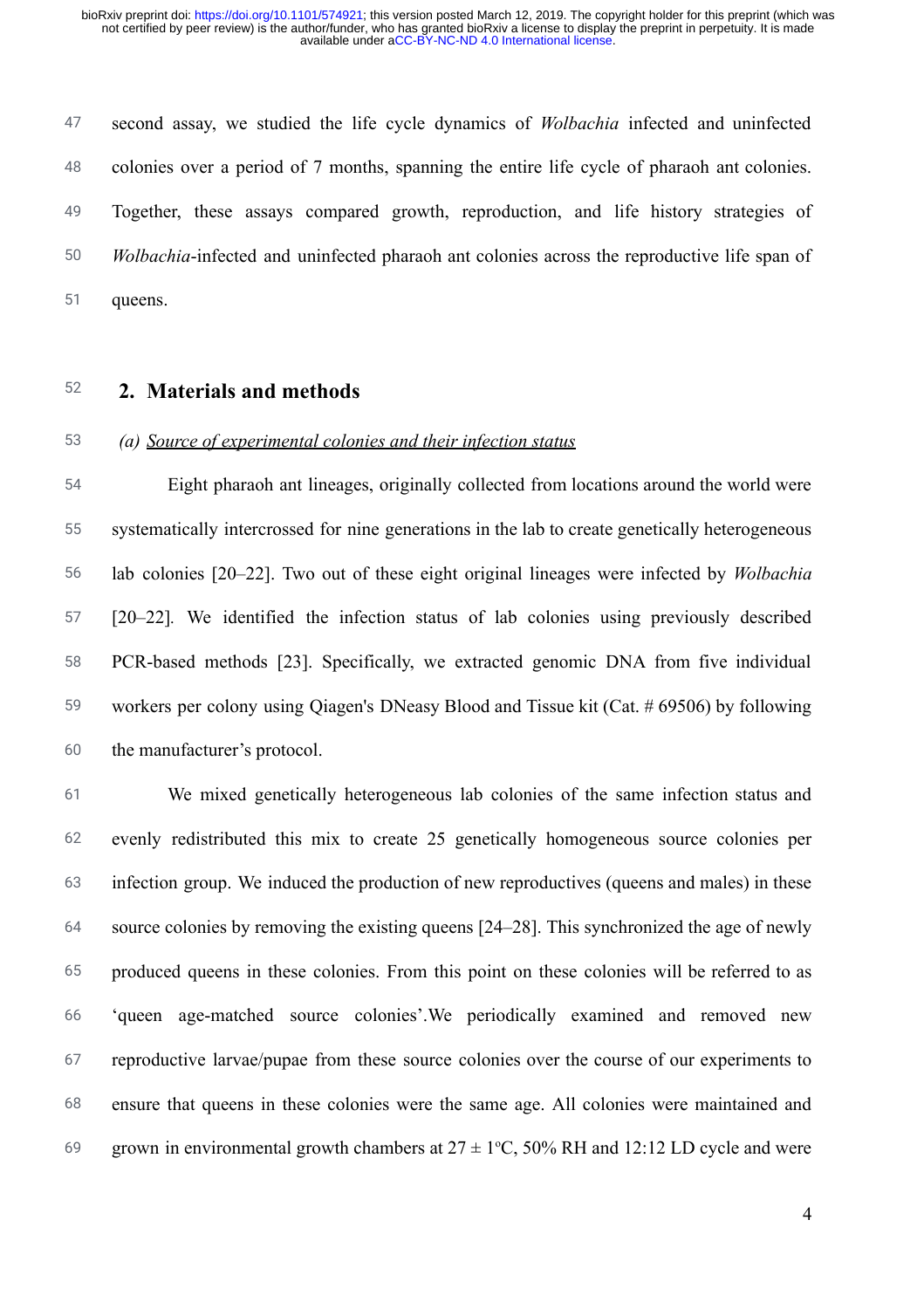70 71 fed ad libitum synthetic agar diet (sugar:protein = 3:1) [\[29\]](https://paperpile.com/c/ONKCSt/rUdy) and dried mealworms ( *Tenebrio molitor*) twice a week.

### 72 *(b) Quantifying colony growth and reproduction dynamics*

73 74 75 76 77 78 79 80 The pharaoh ant colony life cycle begins with intra-colony matings between newly produced males and queens (i.e. reproductives), followed by the production of only workers (growth phase), and ends with the spontaneous production of new reproductives (reproductive phase) when the existing queens senesce after approximately 7-8 months [\[30\] .](https://paperpile.com/c/ONKCSt/5omg) *Wolbachia* may manipulate different aspects of this colony life cycle to increase its transmission from one generation to the next. We designed two separate assays and compared the effect of *Wolbachia* infection on (a) colony-level reproductive investment in colonies with mated queens of known ages and, (b) colony life cycle dynamics (Fig. 1).

81 Assay 1: Reproductive investment of colonies at discrete queen ages

82 83 84 85 We quantified reproductive investment of ten replicate infected and seven replicate uninfected colonies after inducing reproduction in these experimental colonies when queens in the colonies were 1-, 3- or 6-month-old. These ages span the reproductive lifetime of the queens.

86 87 88 89 90 91 We created experimental colonies for Assay 1 at the desired queen age by first mixing workers and brood (eggs, larvae, pre-pupae and pupae) from similarly infected lab-stock colonies and queen age-matched source colonies. We then redistributed  $~500$  workers and  $\sim$ 500 brood from this mix to create ten infected and seven uninfected experimental colonies of similar size. These experimental colonies were reared without queens for ten days to make the colonies eggless (Fig. 1). Once eggless, 20 age-matched mated queens from source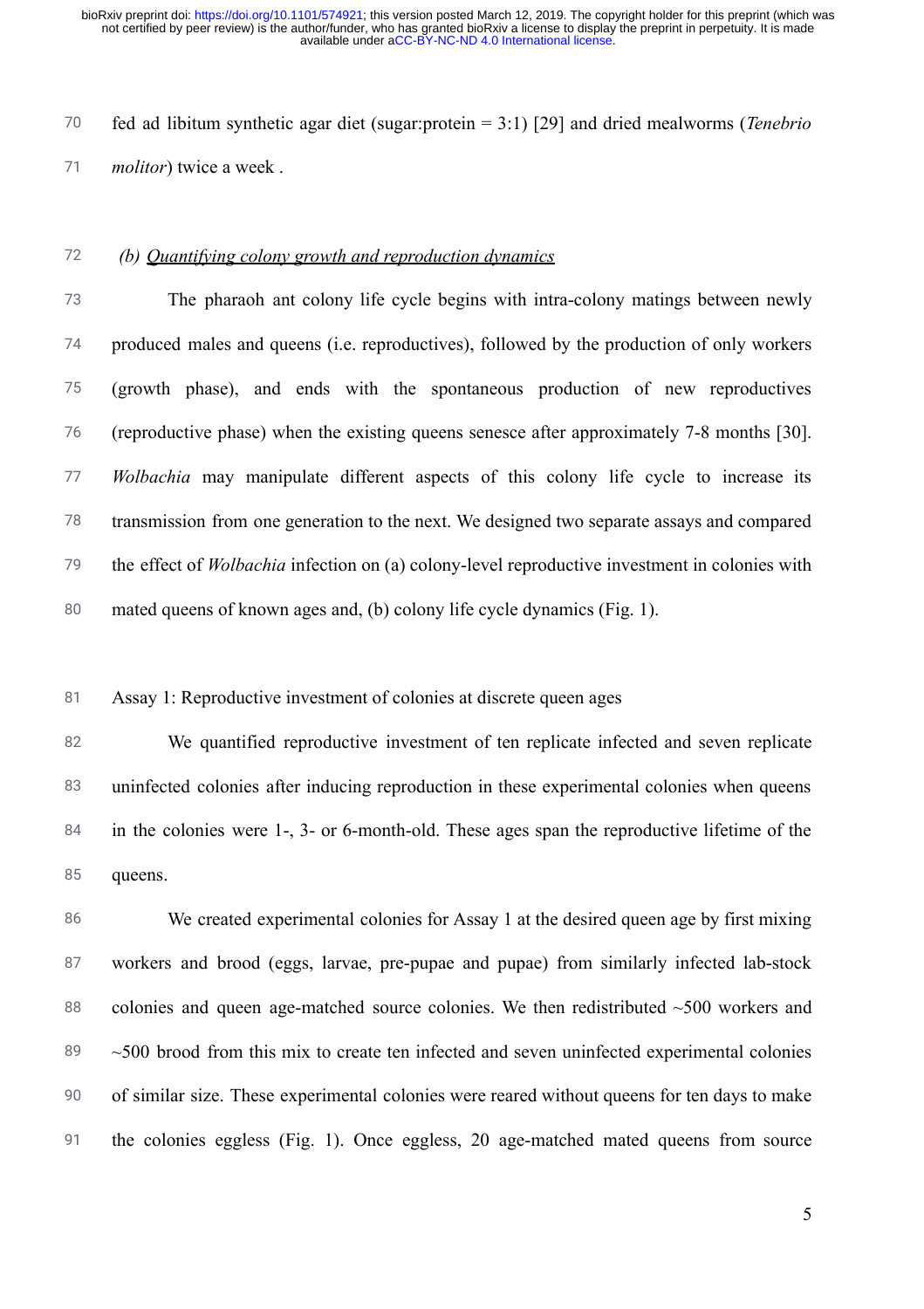92 93 94 95 96 97 98 99 100 101 102 colonies were added to these experimental colonies for 48h to produce developmentally synchronized batch of eggs (Fig. 1). After 48h of adding queens to these experimental colonies, we counted the total number of eggs present in these colonies and recorded the initial composition of the colony. After census, we removed the queens and returned them to their respective queen age-matched source colonies (Fig. 1). Over the subsequent five weeks, eggs transitioned to worker, male, and queen pupae, and we censused these pupae after 29 and 35 days of of adding the queens (Fig. 1). For each type of pupae, we calculated productivity as the sum of pupae counts on day 29 and day 35. Using these counts, we calculated relative investment in reproduction or colony caste ratio as the proportion of queens produced per total number of new females, and colony sex ratio as the proportion of queens produced per total number of new reproductives [\[20\]](https://paperpile.com/c/ONKCSt/3AIA).

103 Assay 2: Colony growth, reproduction, and life cycle dynamics

104 105 106 107 We tracked colony growth and reproduction of 14 infected and 12 uninfected experimental colonies for seven months in order to quantify effects of *Wolbachia* on colony productivity, of both new workers and new reproductives, as well as to characterize the effects of *Wolbachia* on the colony life cycle.

108 109 110 111 112 113 114 For Assay 2, we created queenless and eggless experimental colonies in the same manner as described for Assay 1. Once eggless, we added 20 one-month-old mated queens from the queen age-matched source colonies to each experimental colony of the same infection status (Fig. 1). We censused the colonies after 48h to quantify the initial colony composition and did not manipulate the colonies any further. The queens aged naturally in these colonies and we surveyed colony composition across the whole colony life cycle. Specifically, we quantified colony growth and reproduction on a monthly basis for the first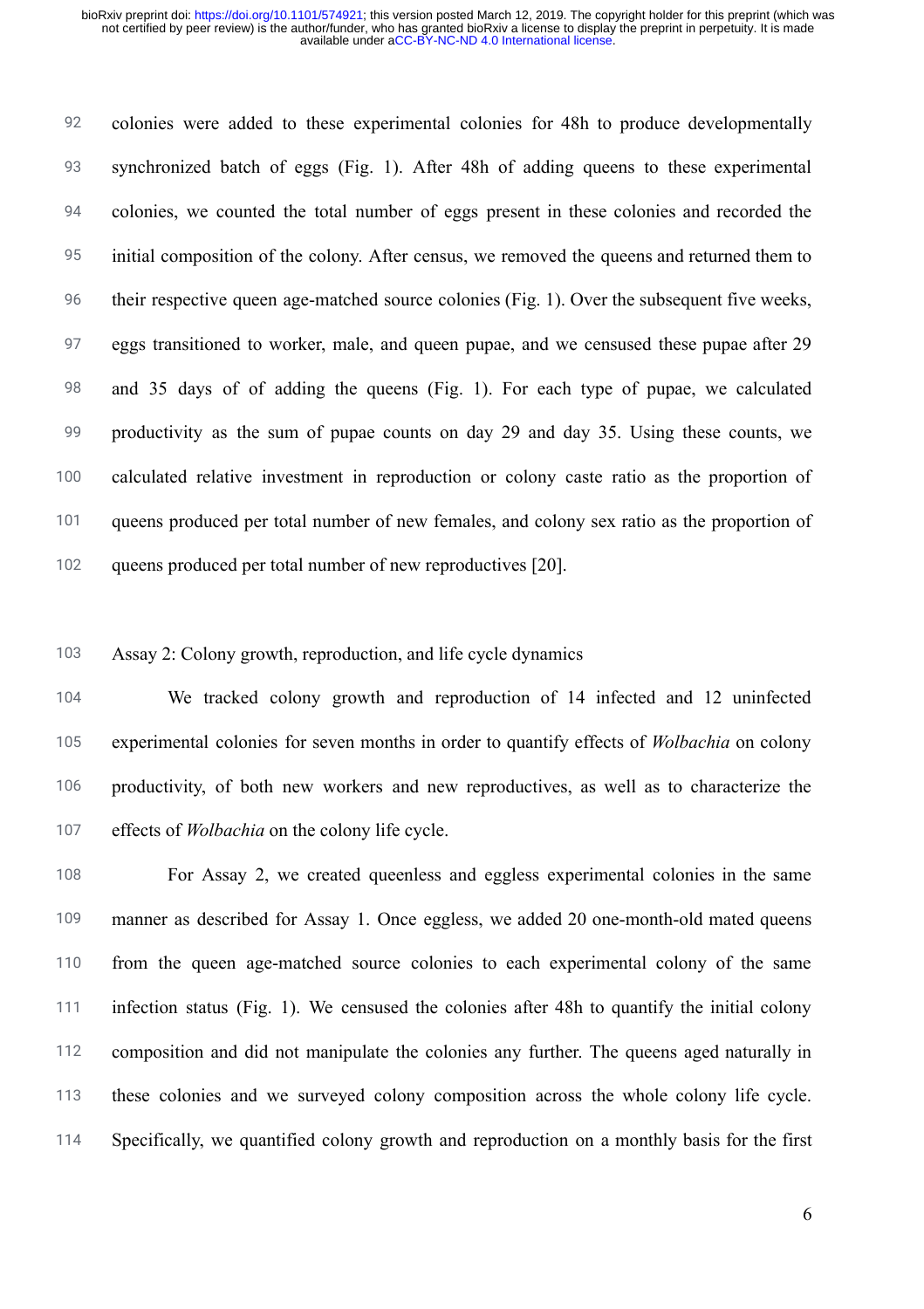115 116 117 118 119 120 four months, by counting different developmental stages, from eggs to pupae, and reproductive adults (Fig, 1). After four months, the colonies were sizeable and it was difficult to get accurate counts of younger developmental stages. Hence, after four months we restricted the counts to reproductive (i.e. new males and queens) adults and pupae, and worker pupae (Fig, 1). At each time point, we calculated net productivity as the total number of pupae (workers, queens and males) present at the time of census (Fig, 1).

121 122 123 124 We also collected 15 white colored worker pupae, with pigmented eyes, after 2, 3, 4 and 6 months each of starting the assay. We dried these pupae at 55°C for 20h before storing them at -20°C till the time of weighing them on Sartorius microbalance (MSU3.6P-000-DM) in milligrams up to three decimal points.

#### 125 *(c) Statistical analysis*

126 127 128 129 130 131 132 133 134 135 136 137 We used R version 3.5.2 [31], with lme4 [\[32\]](https://paperpile.com/c/ONKCSt/Uhl9), pscl [\[33\]](https://paperpile.com/c/ONKCSt/tF3e), MASS [\[34\]](https://paperpile.com/c/ONKCSt/SujU) and car packages [\[35\]](https://paperpile.com/c/ONKCSt/Gm74) for data analysis, and ggplot2 [\[36\]](https://paperpile.com/c/ONKCSt/mILE)for plotting graphs. We constructed generalized linear mixed effect models (GLMM; [\[37\] \)](https://paperpile.com/c/ONKCSt/n0mW) to assess the effects of predictor variables ( *Wolbachia* infection and queen age or time) on response variables (fitness traits such as total number of queens, sex ratio, and caste ratio), with queen age-matched source as a random factor. To assess the effect of *Wolbachia* -by-queen age (Assay 1) or *Wolbachia* -by-time (Assay 2) interaction on fitness traits, we used generalized linear models (GLMs; [\[37\] \)](https://paperpile.com/c/ONKCSt/n0mW) with *Wolbachia* infection, queen age/time and *Wolbachia* -by-queen age/time interaction as fixed factors. We also used GLMs to assess the effect of *Wolbachia* on fitness traits at specific queen ages/time points. For count data, we constructed GLMMs with Poisson and GLMs with negative binomial or quasi-Poisson error distributions. For caste and sex ratio, we constructed GLMMs assuming binomial and GLMs assuming quasi-binomial error distributions. For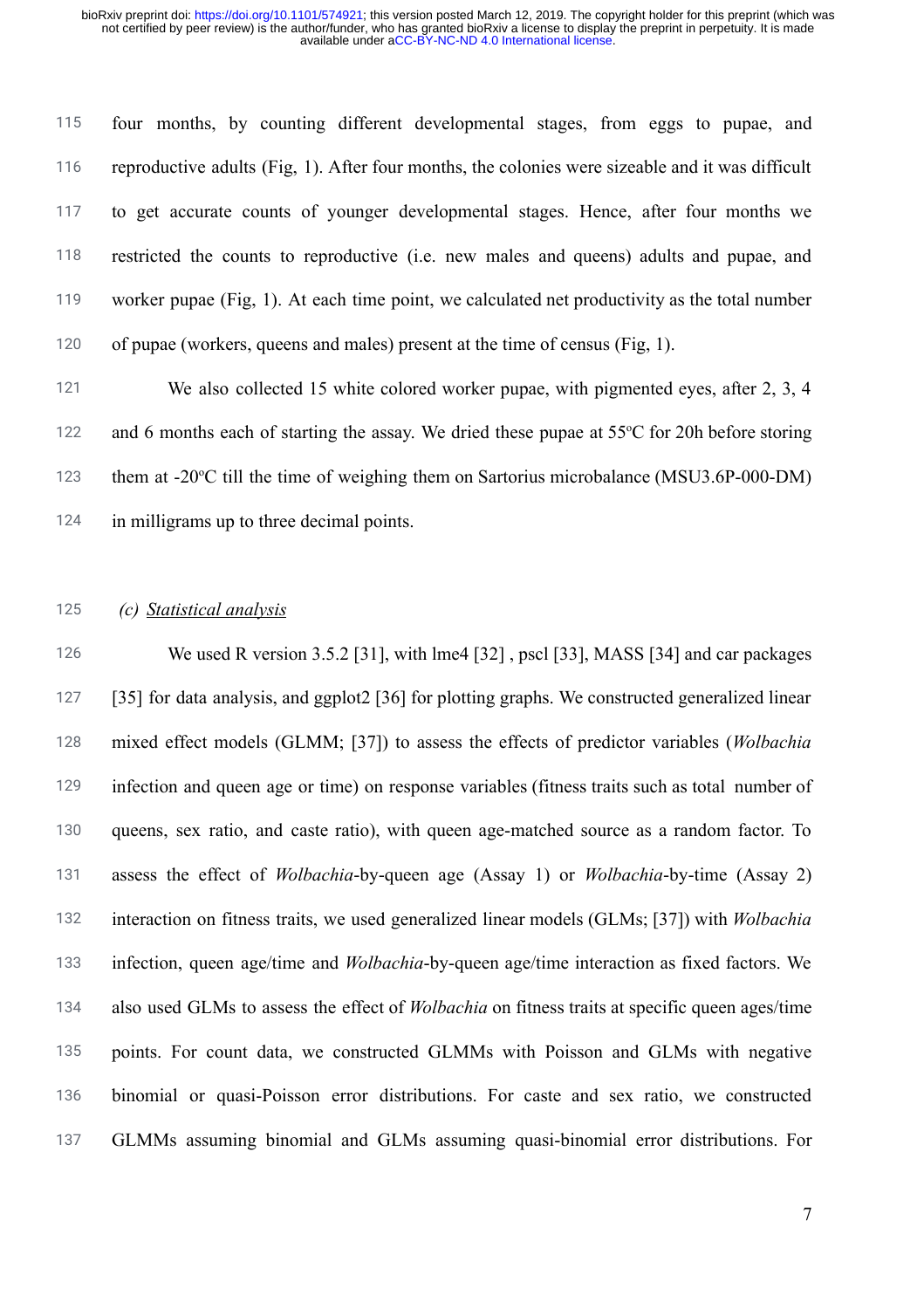138 139 140 141 142 143 144 145 146 147 Assay 2, we split the analysis in two parts. For the first part we used data from one to four months, including late-instar larvae as a fixed factor, and for the second part we used data from five to seven months which did not include late-instar larvae counts. For colony reproduction in Assay 2, we used counts of queen and males from four to seven months for analysis. For dry mass, we used linear mixed effect models (LMM; [38]) with *Wolbachia* -by-time interaction term as predictor variable, log-transformed dry mass as the response variable, and experimental colonies as random factor. For age-specific effects of *Wolbachia* infection, we constructed LMM as described above, with *Wolbachia* as predictor variable. Datasets for Assay 1 and Assay 2, and R scripts have been included as supplementary information (Appendix S1-S5).

- 148 **3. Results**
- 149 *(a) Wolbachia increased queen production and reproductive investment of colonies with*
- 150 *reproductively mature queens*

151 152 153 154 155 156 157 158 159 160 Overall, *Wolbachia-* infected colonies had increased reproductive investment since they produced more queen pupae (GLMM; LRT =  $8.75$ ,  $p = 0.003$ ; Fig. 2a) and had higher queen-biased caste ratio (GLMM; LRT = 5.88,  $p = 0.015$ ; Fig. 2b), specifically when infected colonies had 3-month-old queens (total number of queen pupae, GLM:  $F = 5.63$ ,  $p = 0.031$ and caste ratio, GLM:  $F = 9.01$ ,  $p = 0.009$ ; Fig. 2). However, infected and uninfected colonies produced a similar number of males (GLMM; LRT =  $0.03$ ,  $p = 0.84$ ; Fig. S1b) and had a similar colony-level sex ratio (GLMM; LRT = 2.71,  $p = 0.09$ ; Fig. S1c). In addition to *Wolbachia* infection, queen age also affected colony-level traits. The total number of eggs present in the experimental colonies after 48h increased with queen age (GLMM;  $F =$ 1421.15, *p* < 0.001; Fig. S2a). The total number of queens produced from these eggs was also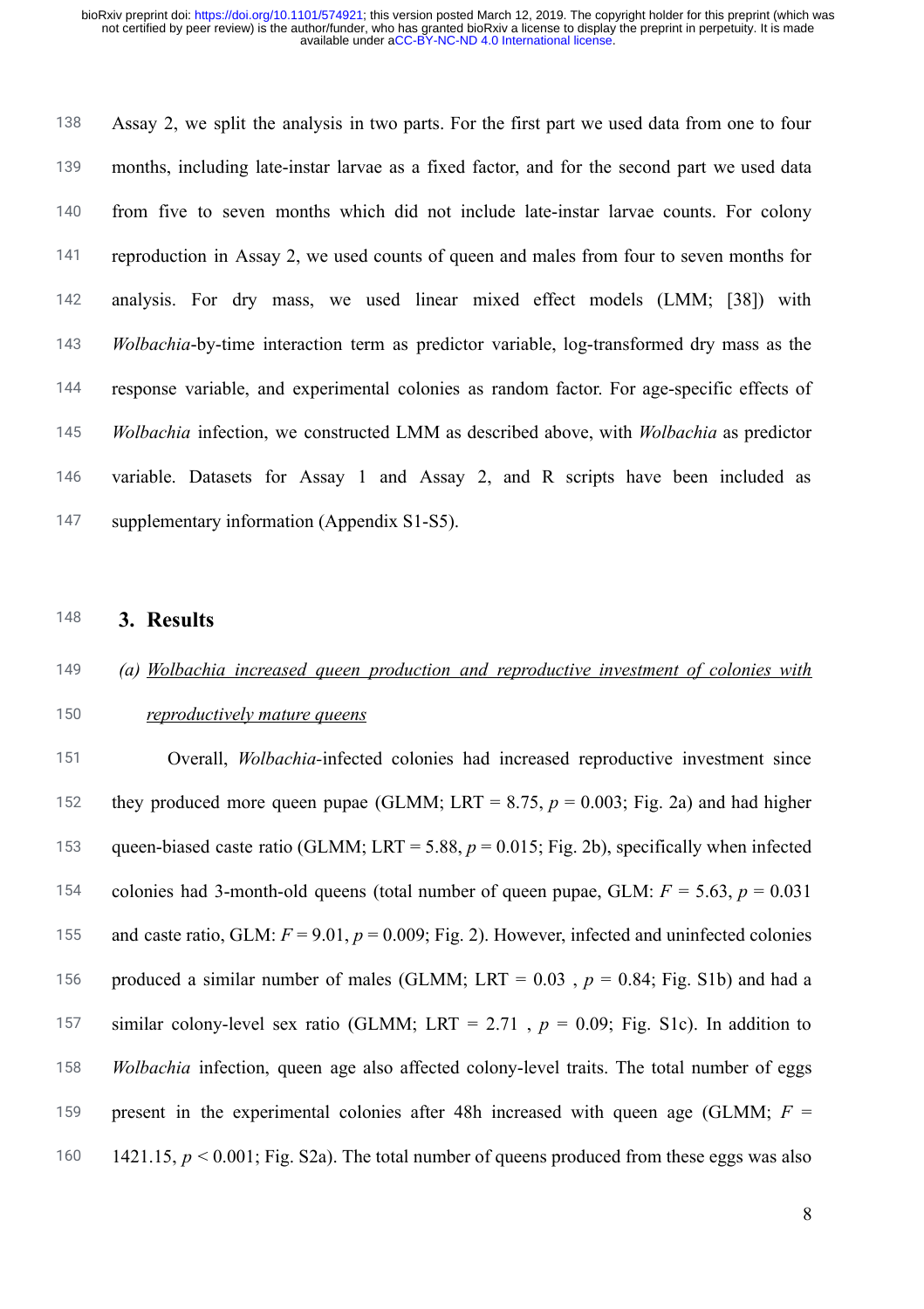161 162 163 164 165 166 167 168 dependent on queen age (GLMM: LRT =  $419, p \le 0.001$ ), with increased production of queen pupae in experimental colonies with 3-month-old queens (GLM: z < 18, *p* < 0.001; Fig. S2b). Furthermore all colonies with older queens produced more males (GLMM: LRT = 197.63, *p* < 0.001; Fig. S2c), had male-biased sex ratios (GLMM: LRT = 122.2, *p* < 0.001; Fig. S2e), and had worker-biased caste ratios (GLMM: LRT = 571.11, *p* < 0.001; Fig. S2f) In summary, our results for Assay 1 show that *Wolbachia* increased colony-level reproductive investment of infected colonies, specifically of colonies with 3-month-old queens. Furthermore, queen age, independent of *Wolbachia*, was the primary predictor of

169 colony-level productivity differences.

# 170 *(b) Infected colonies have increased colony-level growth, early colony reproduction and*

### 171 *faster colony life cycle.*

172 173 174 175 176 177 178 179 180 181 182 Similar to our results from Assay 1, colony-level productivity traits of *Wolbachia-* infected colonies were different from uninfected colonies only at certain time points. Infected and uninfected colonies produced a similar number of eggs (GLMM: LRT = 0.4,  $p = 0.51$ ), although the number of eggs consistently increased in all the colonies over time (GLMM: LRT = 1232.2,  $p < 0.001$ ; Fig. S3a). Infected colonies had more late-instar larvae, particularly after two months of starting the assay (GLM:  $F = 4.85$ ,  $p = 0.039$ ; Fig. S3b). Furthermore, the total number of worker pupae produced by infected colonies between five and seven months was dependent on time point (GLM: LRT = 4.22,  $p = 0.018$ ), with infected colonies producing more worker pupae after two months (GLM:  $F = 7.6$ ,  $p = 0.012$ ; Fig. 3a), six months (GLM:  $F = 6.4$ ,  $p = 0.019$ ; Fig. 3a) and seven months (GLM:  $F = 6.38$ ,  $p = 0.019$  $= 0.019$ ; Fig. 3a) of starting the assay. Similarly, the dry mass of infected worker pupae was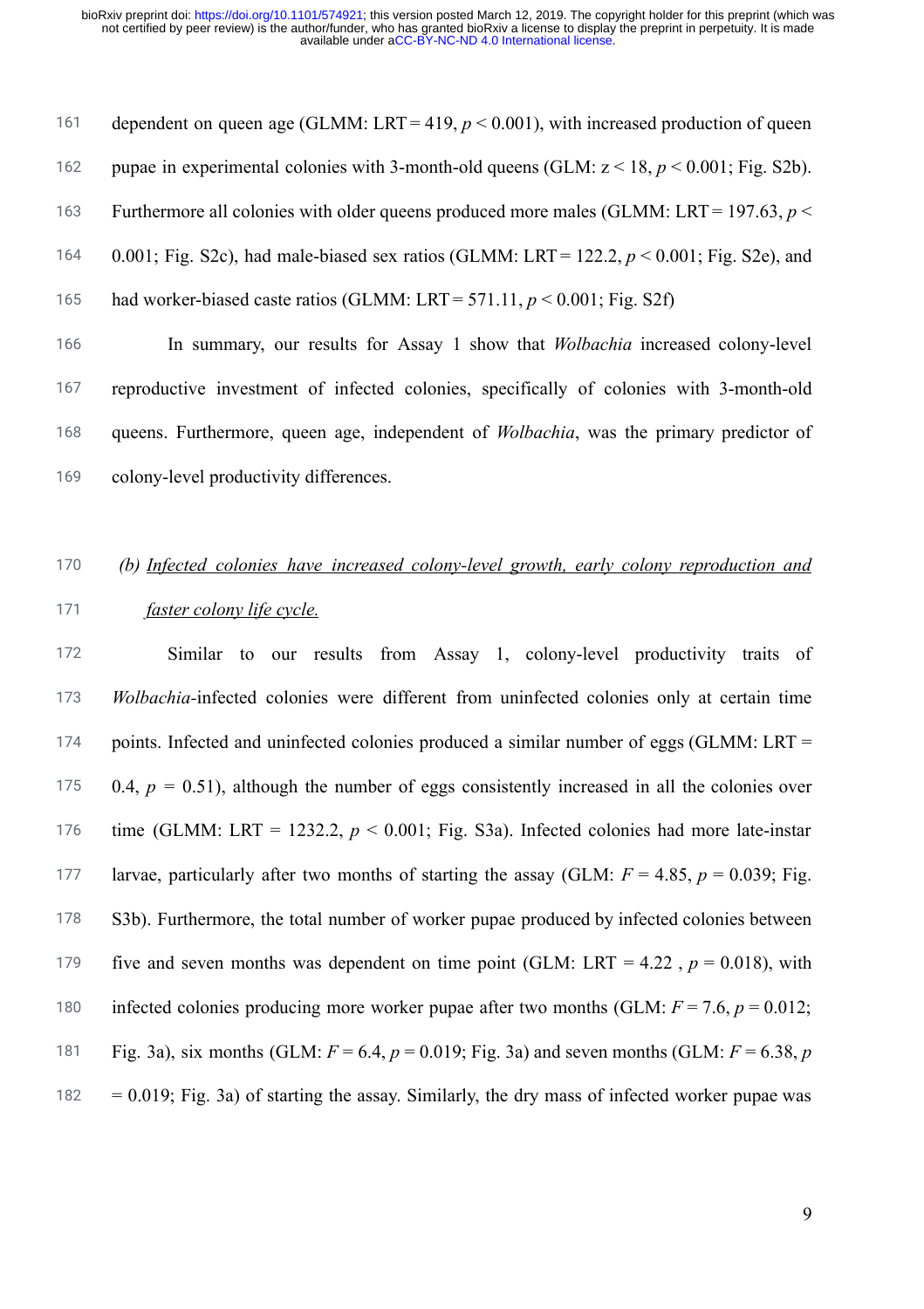183 184 185 186 187 188 189 dependent on time (LMM:  $X^2 = 153.13$   $p < 0.001$ ; Fig. S4), and infected worker pupae were heavier after two months of starting the assay (LMM:  $X^2 = 8.69$ ,  $p = 0.003$ ; Fig. S4). Infected colonies had more queens after four months (GLM:  $F = 8.5$ ,  $p = 0.007$ ) and five months (GLM:  $F = 12.44$ ,  $p = 0.002$ ; Fig. 3b) of starting the assay, and had more males after four months of starting the assay (GLM: LRT = 7.81  $p = 0.02$ ; Fig. 3c). Since infected colonies reproduced earlier, this suggests that *Wolbachia* infection accelerated colony life cycle dynamics.

## 190 **4. Discussion**

191 192 193 194 195 The effects of *Wolbachia* on reproduction and physiology of solitary species are well-studied [4]. However, despite its wide occurrence in ants, the effects of infection on social life are currently unknown. We provide the first evidence for effects of *Wolbachia* on the life history strategy of ant queens, and reproductive investment and life cycle of ant colonies.

196 197 198 199 200 201 202 203 204 205 We show that *Wolbachia*-infected pharaoh ant colonies have a reproductive (Fig. 2) and growth (Fig. 3a) advantage that is dependent on the age of the queens. Furthermore, infected colonies shift from exclusively producing workers to producing new reproductives (i.e. new queens and males) earlier than uninfected colonies. This suggests that infected queens experience early reproductive senescence, since the presence of reproductively fecund queens in pharaoh ant colonies suppresses the production of new queens and males [24,25,28,30]. This accelerated reproductive senescence could potentially arise due to a trade-off between fecundity and somatic maintenance in the infected queens [\[39,40\] .](https://paperpile.com/c/ONKCSt/DXiq+ZXAQ) While such a trade-off fundamentally occurs at the level of individual queens, it affects collective decisions for colony reproduction. Our results point to an alternate 'live fast, die young' life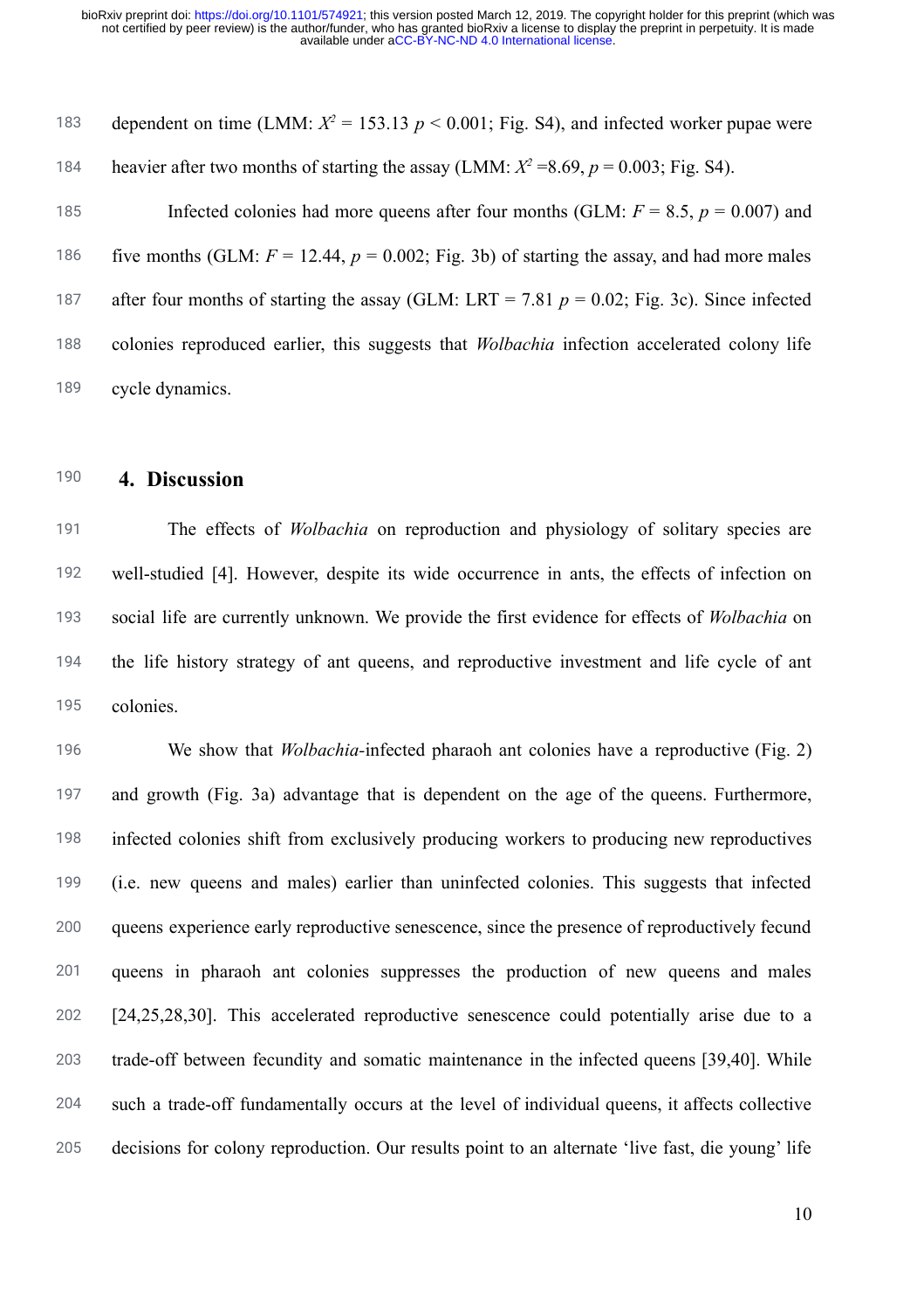206 207 208 history strategy of infected queens, which acts to accelerate the colony life cycle. Furthermore, our results also underscore the importance of queen age on colony life cycle dynamics.

209 210 211 212 213 214 215 216 217 218 219 An accelerated ant colony life cycle will act to increase the frequency of colony reproduction (i.e. decrease the generation time) of infected relative to uninfected colonies, which will especially be favored in expanding populations. Invasive species such as pharaoh ants likely find themselves in conditions where such rapid population expansion is favored, e.g., following invasion into a new habitat. New pharaoh ant colonies are established when some of the existing queens and workers "bud" off from the parent colony and occupy new nest sites [\[30,41\] .](https://paperpile.com/c/ONKCSt/5omg+bpst) Our results suggest that *Wolbachia* infection may increase the frequency of such colony-founding events and hence, increase the invasiveness of infected pharaoh ant colonies. Given the growth advantage of infected colonies, *Wolbachia* infection may be expected to sweep through pharaoh ant populations, as has been shown previously for solitary host species [\[11,42\]](https://paperpile.com/c/ONKCSt/XxiP+xbmE).

220 221 222 223 224 225 226 227 228 229 The probability of infection sweeping through ant populations and increasing the invasiveness of infected populations, will however depend on multiple factors. Ant colony growth and reproduction is socially regulated [\[27,43–47\] ,](https://paperpile.com/c/ONKCSt/IInq+0UyW+AXI8+2861+zlq3+IT4l) and hence the spread of *Wolbachia* can be limited by intra-colony as well as inter-colony interactions. Rapidly expanding invasive pharaoh ant colonies will likely come in contact with both infected and uninfected colonies. Pharaoh ant colonies show little inter-colony aggression, and colonies in the laboratory readily merge despite being highly genetically differentiated, but it is uncertain how frequently and readily colonies merge in nature [\[22\]](https://paperpile.com/c/ONKCSt/sGC7). Future studies investigating the within-colony dynamics of *Wolbachia* infection will further elucidate how *Wolbachia* is expected to spread across colonies and populations. .

11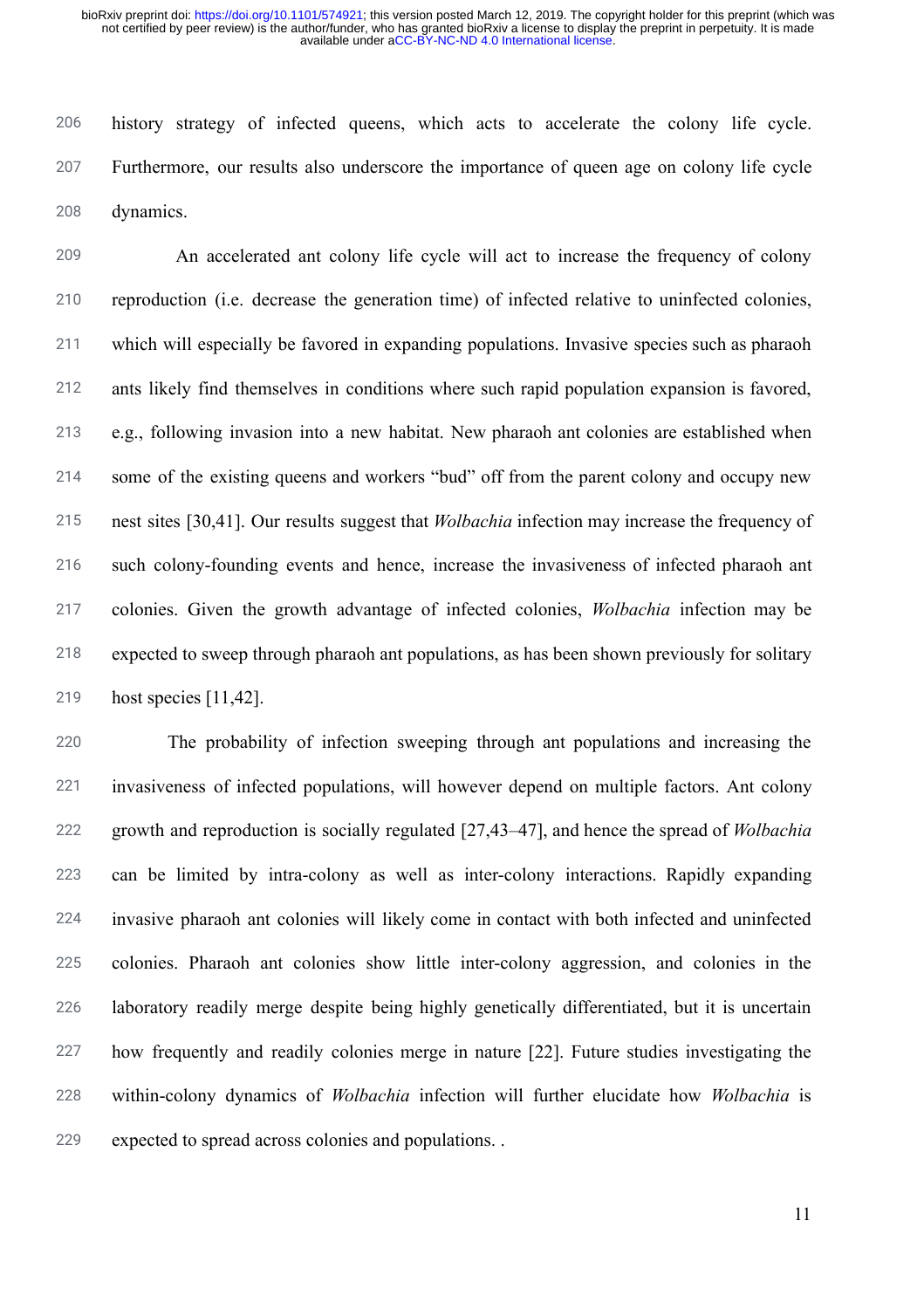230 231 232 233 234 235 236 237 238 239 240 241 242 243 244 245 246 Interestingly, we did not observe reduced male production or queen-biased sex ratios in infected colonies, as we did in a previous study using artificial selection on pharaoh ant caste ratio for three generations [20]. However, we observed increased queen production and queen-biased caste ratios, which similarly results in relatively increased investment in female reproductives. Thus, both studies point to reproductive manipulation by *Wolbachia* that is expected to increase its own transmission to the next generation. Such colony-level fitness effects of *Wolbachia* infection, while similar to the effects observed in solitary species, are expected to partly result from mechanisms fairly unique to social organisms. For example, infected pharaoh ant colonies produced more pupae while producing a similar number of eggs compared to uninfected colonies (Fig. 3a, Fig.S3a respectively). This suggests that infected colonies have a higher egg-to-pupa survival. This could be attributed to individual-level differences in the quality of the eggs laid by the queens or the collective differences in foraging and nursing behaviors of infected workers, or both. *Wolbachia* is a nutritional mutualist in other species [48–50]. It is also possible that *Wolbachia* could be supplementing ant queens in a similar manner, which may increase the nutritional quality and survival of their eggs. Further studies are necessary to tease apart the specific individual- and colony-level mechanisms underlying the effects of *Wolbachia* that we have observed.

247 248 249 250 251 252 253 In summary, we show novel colony-level fitness and life history effects of a widespread insect endosymbiont in a social organism. *Wolbachia* infection profoundly altered the life history strategy of queens and accelerated the colony life cycle of pharaoh ants. This effect of *Wolbachia* on its ant host may have evolved as a means to increase its own transmission. At the same time, under the environmental conditions of our study, and likely under conditions commonly experienced by invasive pharaoh ants, these effects are beneficial to the host as well.

12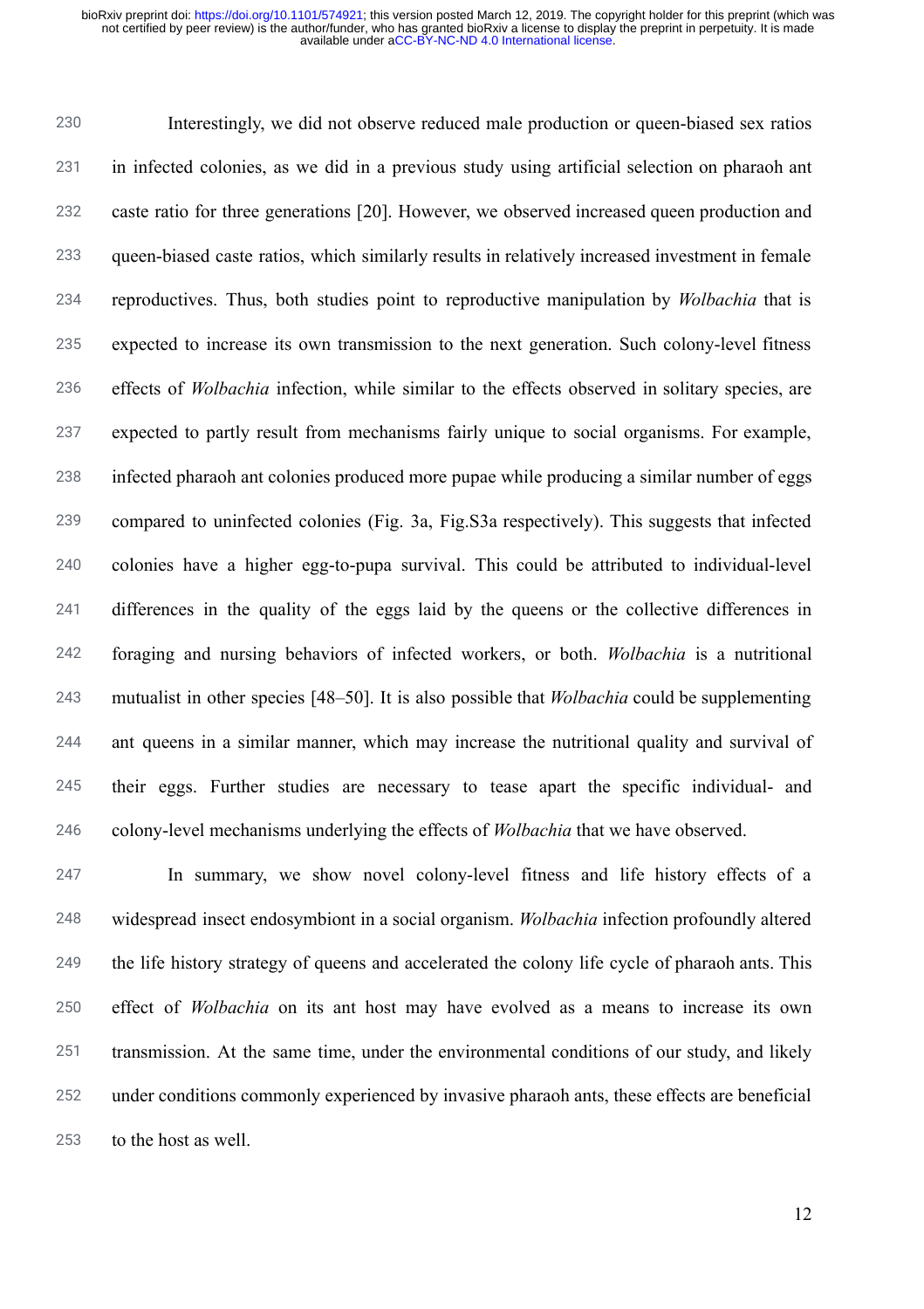## 254 **Competing interests**

255 We declare that we have no competing interests.

## 256 **Author contributions**

257 258 All authors conceived the study. RS collected and analysed the data, and drafted the manuscript. TAL critically revised the manuscript.

259 **Acknowledgements** 

260 261 262 263 264 265 We thank Isaias Jacinto (University of Pennsylvania), Naima Okami (Brown University) and Matthew Dougherty (University of Pennsylvania) for assisting with assay 1 and assay 2 at various time points. We are grateful to Chao Tong, Michael Warner and Justin Walsh for their feedbacks at various steps of the current work and for their comments on multiple drafts of this manuscript. We are extremely grateful to Jacob Russell (Drexel University) for critical inputs at different stages of this work.

## 266 **Funding**

267 268 This work was funded by grants to TAL from the National Science Foundation (IOS-1452520) and the University of Pennsylvania University Research Foundation.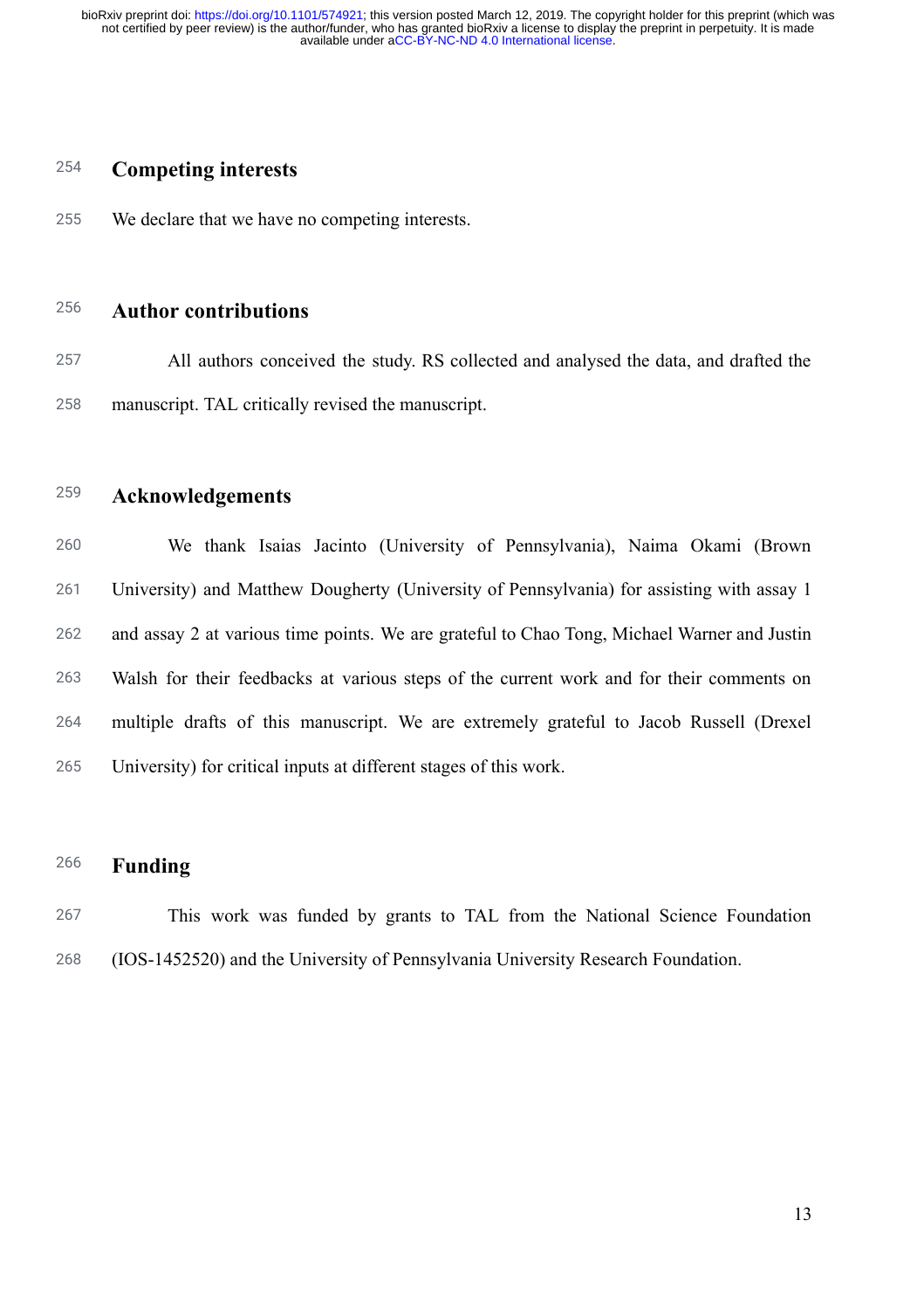## 269 **Figures**



270 271 272 273 274 275 276 **Fig. 1. Schematic description of Assay 1 and Assay 2 for measuring the effects of**  *Wolbachia* **infection status on productivity, reproduction, and life cycle of pharaoh ant colonies.** We used Assay 1 (top) to assess colony-level reproductive investment at discrete queen ages and Assay 2 (bottom) to follow colony life cycle dynamics over time. We censused different ant development stages (in blue) at various times (arrows on the left of the development stages) to compute colony-level traits (orange) from various combinations of these census values (arrows on the right of the development stages).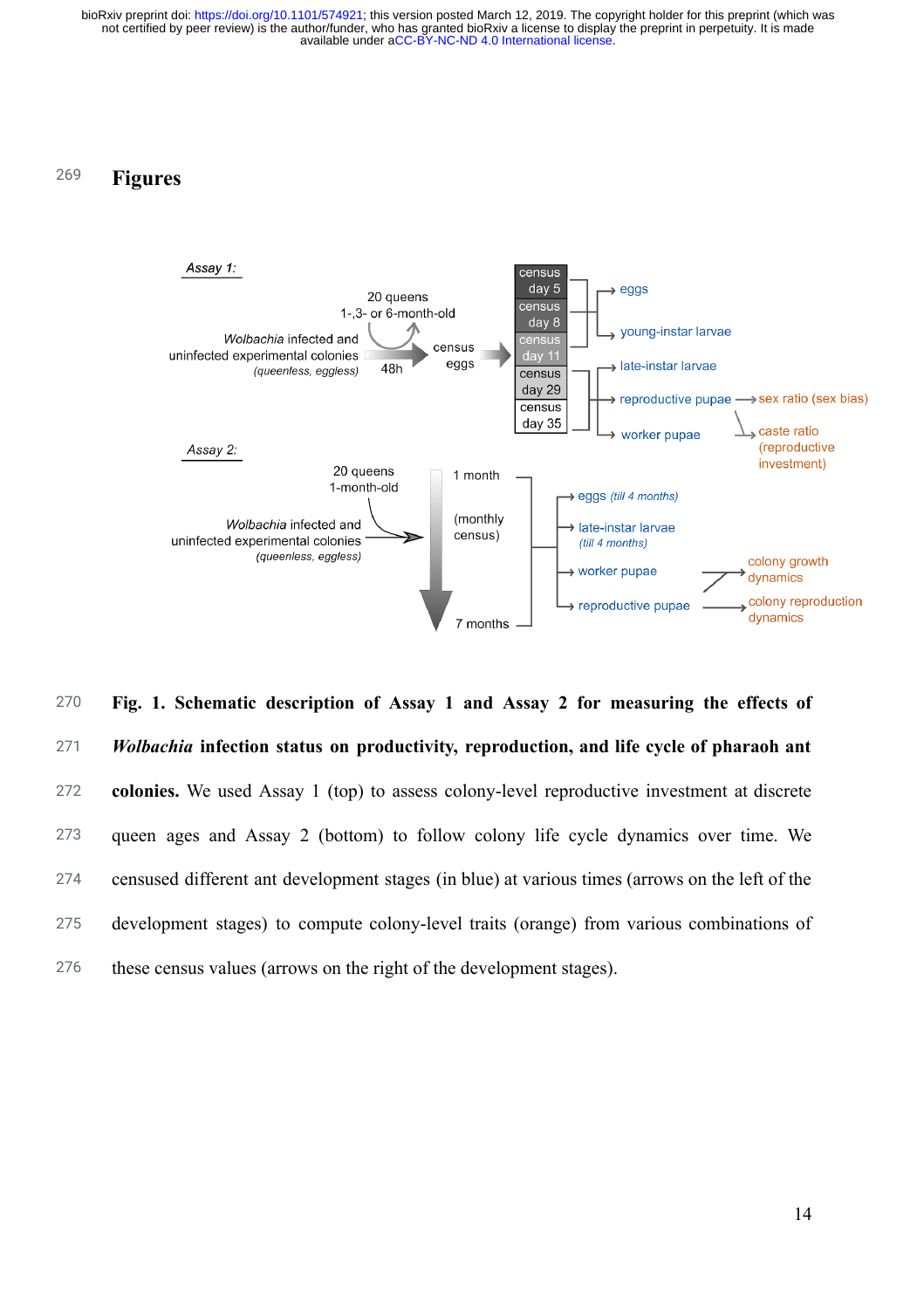

277 278 279 280 281 282 283 **Fig. 2:** *Wolbachia* **increases reproductive investment of pharaoh ant colonies, depending on queen age.** (a) Infected colonies produced more queen pupae when queens used for the assay were 3-month-old. (c) Infected colonies have increased queen-biased caste ratio when queens used for the assay were 3-month-old. Filled circles represent the mean trait value and error bars represent the 95% confidence interval of the mean. *Wolbachia* -driven differences are represented as  $p < 0.05^*$  and  $\le 0.01^{**}$ , and were estimated by age-specific GLMs. The number (n) of replicate colonies in the assay are at the bottom of the figure panel.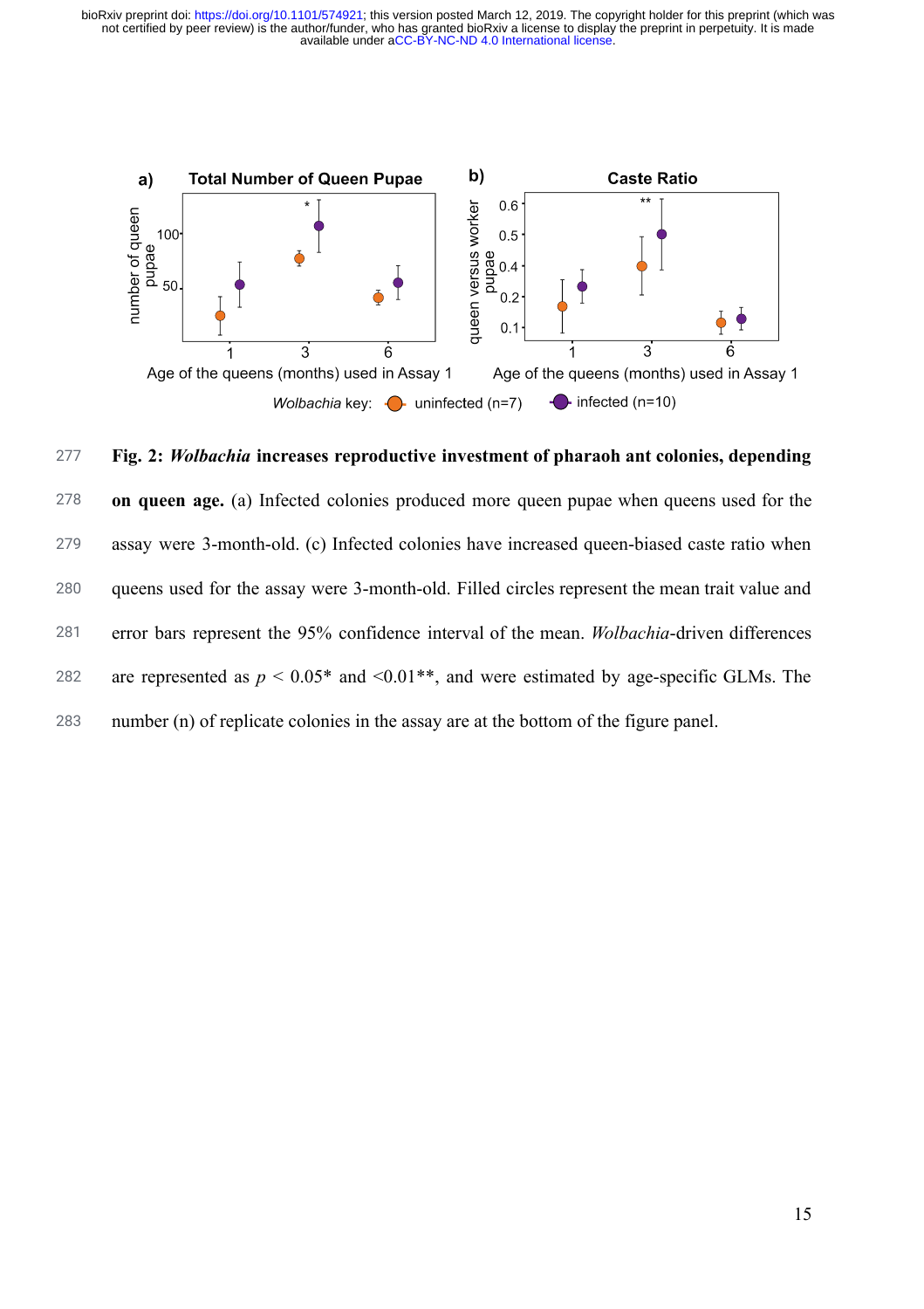

284 285 286 287 288 289 290 **Fig. 3: Infected colonies had increased growth and early onset of reproduction.** (a) Infected colonies produced more pupae at two months after starting the assay. (b) Infected colonies had an early spontaneous production of new queens. (c) Infected colonies had an early spontaneous production of new males. Filled circles represent the mean trait value and error bar represents the 95% confidence interval of the mean. *Wolbachia* -driven differences are represented as  $p < 0.05^*$  and  $\le 0.01^{**}$ , and were estimated by age-specific GLM. The number (n) of replicate colonies in the assay are at the bottom of the figure panel.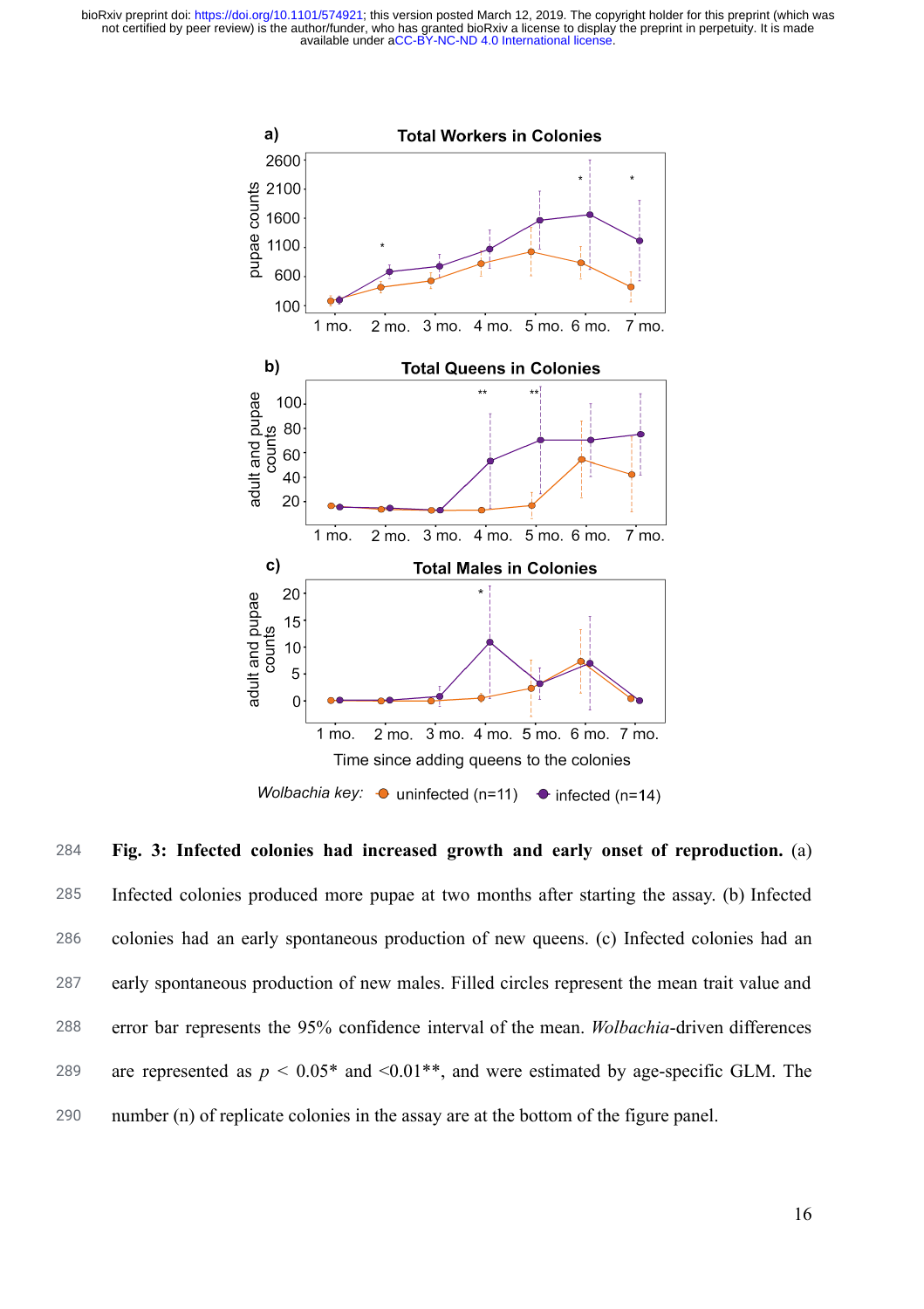# **References**

- 1. [Zug R, Hammerstein P. 2012 Still a host of hosts for](http://paperpile.com/b/ONKCSt/D4P6) *[Wolbachia](http://paperpile.com/b/ONKCSt/D4P6)* [: analysis of recent data](http://paperpile.com/b/ONKCSt/D4P6)  [suggests that 40% of terrestrial arthropod species are infected.](http://paperpile.com/b/ONKCSt/D4P6) *[PLoS One](http://paperpile.com/b/ONKCSt/D4P6)* **[7](http://paperpile.com/b/ONKCSt/D4P6)** [, e38544.](http://paperpile.com/b/ONKCSt/D4P6)  [\(doi:](http://paperpile.com/b/ONKCSt/D4P6) [10.1371/journal.pone.0038544](http://dx.doi.org/10.1371/journal.pone.0038544) [\)](http://paperpile.com/b/ONKCSt/D4P6)
- 2. [Weinert LA, Araujo-Jnr EV, Ahmed MZ, Welch JJ. 2015 The incidence of bacterial](http://paperpile.com/b/ONKCSt/7l2U)  [endosymbionts in terrestrial arthropods.](http://paperpile.com/b/ONKCSt/7l2U) *[Proc. Biol. Sci.](http://paperpile.com/b/ONKCSt/7l2U)* **[282](http://paperpile.com/b/ONKCSt/7l2U)** [, 20150249.](http://paperpile.com/b/ONKCSt/7l2U)  [\(doi:](http://paperpile.com/b/ONKCSt/7l2U) [10.1098/rspb.2015.0249](http://dx.doi.org/10.1098/rspb.2015.0249) [\)](http://paperpile.com/b/ONKCSt/7l2U)
- 3. [Engelstädter J, Hurst GDD. 2009 The ecology and evolution of microbes that](http://paperpile.com/b/ONKCSt/YPAP)  [manipulate host reproduction.](http://paperpile.com/b/ONKCSt/YPAP) [Annu. Rev. Ecol. Evol. Syst.](http://paperpile.com/b/ONKCSt/YPAP) [40](http://paperpile.com/b/ONKCSt/YPAP), 127–149. [\(doi:](http://paperpile.com/b/ONKCSt/YPAP) [10.1146/annurev.ecolsys.110308.120206](http://dx.doi.org/10.1146/annurev.ecolsys.110308.120206) [\)](http://paperpile.com/b/ONKCSt/YPAP)
- 4. [Zug R, Hammerstein R. 2014 Bad guys turned nice? A critical assessment of](http://paperpile.com/b/ONKCSt/jmXr) *[Wolbachia](http://paperpile.com/b/ONKCSt/jmXr)* [mutualisms in arthropod hosts.](http://paperpile.com/b/ONKCSt/jmXr) *[Biological Reviews](http://paperpile.com/b/ONKCSt/jmXr)* **[90](http://paperpile.com/b/ONKCSt/jmXr)** [, 89–111.](http://paperpile.com/b/ONKCSt/jmXr)
- 5. [Weeks AR, Turelli M, Harcombe WR, Reynolds KT, Hoffmann AA. 2007 From parasite](http://paperpile.com/b/ONKCSt/qxDP)  [to mutualist: rapid evolution of](http://paperpile.com/b/ONKCSt/qxDP) *[Wolbachia](http://paperpile.com/b/ONKCSt/qxDP)* [in natural populations of](http://paperpile.com/b/ONKCSt/qxDP) *[Drosophila](http://paperpile.com/b/ONKCSt/qxDP)* [.](http://paperpile.com/b/ONKCSt/qxDP) *[PLoS](http://paperpile.com/b/ONKCSt/qxDP)  Biol.* **5**[, e114. \(doi:](http://paperpile.com/b/ONKCSt/qxDP)10.1371/journal.pbio.0050114)
- 6. [Fast EM, Toomey ME, Panaram K, Desjardins D, Kolaczyk ED, Frydman HM. 2011](http://paperpile.com/b/ONKCSt/FAy8)  *[Wolbachia](http://paperpile.com/b/ONKCSt/FAy8)* [enhance](http://paperpile.com/b/ONKCSt/FAy8) *[Drosophila](http://paperpile.com/b/ONKCSt/FAy8)* [stem cell proliferation and target the germline stem cell](http://paperpile.com/b/ONKCSt/FAy8)  [niche.](http://paperpile.com/b/ONKCSt/FAy8) *[Science](http://paperpile.com/b/ONKCSt/FAy8)* **[334](http://paperpile.com/b/ONKCSt/FAy8)** [, 990–992. \(doi:](http://paperpile.com/b/ONKCSt/FAy8) [10.1126/science.1209609](http://dx.doi.org/10.1126/science.1209609) [\)](http://paperpile.com/b/ONKCSt/FAy8)
- 7. [Kriesner P, Hoffmann AA, Lee SF, Turelli M, Weeks AR. 2013 Rapid sequential spread](http://paperpile.com/b/ONKCSt/nvo1)  [of two](http://paperpile.com/b/ONKCSt/nvo1) *[Wolbachia](http://paperpile.com/b/ONKCSt/nvo1)* [variants in](http://paperpile.com/b/ONKCSt/nvo1) *[Drosophila simulans](http://paperpile.com/b/ONKCSt/nvo1)* [.](http://paperpile.com/b/ONKCSt/nvo1) *[PLoS Pathog.](http://paperpile.com/b/ONKCSt/nvo1)* **[9](http://paperpile.com/b/ONKCSt/nvo1)** [, e1003607.](http://paperpile.com/b/ONKCSt/nvo1)  [\(doi:](http://paperpile.com/b/ONKCSt/nvo1) [10.1371/journal.ppat.1003607](http://dx.doi.org/10.1371/journal.ppat.1003607) [\)](http://paperpile.com/b/ONKCSt/nvo1)
- 8. [Schuler H](http://paperpile.com/b/ONKCSt/G4ii) *[et al.](http://paperpile.com/b/ONKCSt/G4ii)* [2016 The hitchhiker's guide to Europe: the infection dynamics of an](http://paperpile.com/b/ONKCSt/G4ii)  [ongoing](http://paperpile.com/b/ONKCSt/G4ii) *[Wolbachia](http://paperpile.com/b/ONKCSt/G4ii)* [invasion and mitochondrial selective sweep in](http://paperpile.com/b/ONKCSt/G4ii) *[Rhagoletis cerasi](http://paperpile.com/b/ONKCSt/G4ii)* [.](http://paperpile.com/b/ONKCSt/G4ii)  *[Mol. Ecol.](http://paperpile.com/b/ONKCSt/G4ii)* **[25](http://paperpile.com/b/ONKCSt/G4ii)** [, 1595–1609. \(doi:](http://paperpile.com/b/ONKCSt/G4ii) [10.1111/mec.13571](http://dx.doi.org/10.1111/mec.13571) [\)](http://paperpile.com/b/ONKCSt/G4ii)
- 9. [Jiggins FM. 2017 The spread of](http://paperpile.com/b/ONKCSt/SxqA) *[Wolbachia](http://paperpile.com/b/ONKCSt/SxqA)* [through mosquito populations.](http://paperpile.com/b/ONKCSt/SxqA) *[PLoS Biol.](http://paperpile.com/b/ONKCSt/SxqA)* **[15](http://paperpile.com/b/ONKCSt/SxqA)** [, e2002780. \(doi:](http://paperpile.com/b/ONKCSt/SxqA) [10.1371/journal.pbio.2002780](http://dx.doi.org/10.1371/journal.pbio.2002780) [\)](http://paperpile.com/b/ONKCSt/SxqA)
- 10. [Bakovic V, Schebeck M, Telschow A, Stauffer C, Schuler H. 2018 Spatial spread of](http://paperpile.com/b/ONKCSt/9tj0)  *[Wolbachia](http://paperpile.com/b/ONKCSt/9tj0)* [in](http://paperpile.com/b/ONKCSt/9tj0) *[Rhagoletis cerasi](http://paperpile.com/b/ONKCSt/9tj0)* [populations.](http://paperpile.com/b/ONKCSt/9tj0) *[Biol. Lett.](http://paperpile.com/b/ONKCSt/9tj0)* [\(doi:](http://paperpile.com/b/ONKCSt/9tj0) [10.1098/rsbl.2018.0161](http://dx.doi.org/10.1098/rsbl.2018.0161) [\)](http://paperpile.com/b/ONKCSt/9tj0)
- 11. [Kriesner P, Hoffmann AA. 2018 Rapid spread of a](http://paperpile.com/b/ONKCSt/xbmE) *[Wolbachia](http://paperpile.com/b/ONKCSt/xbmE)* [infection that does not](http://paperpile.com/b/ONKCSt/xbmE)  [affect host reproduction in](http://paperpile.com/b/ONKCSt/xbmE) *[Drosophila simulans](http://paperpile.com/b/ONKCSt/xbmE)* [cage populations.](http://paperpile.com/b/ONKCSt/xbmE) *[Evolution](http://paperpile.com/b/ONKCSt/xbmE)* [\(doi:](http://paperpile.com/b/ONKCSt/xbmE)10.1111/evo.13506)
- 12. [Turelli M](http://paperpile.com/b/ONKCSt/jEyw) *[et al.](http://paperpile.com/b/ONKCSt/jEyw)* [2018 Rapid Global Spread of wRi-like](http://paperpile.com/b/ONKCSt/jEyw) *[Wolbachia](http://paperpile.com/b/ONKCSt/jEyw)* [across Multiple](http://paperpile.com/b/ONKCSt/jEyw)  [Drosophila.](http://paperpile.com/b/ONKCSt/jEyw) *[Curr. Biol.](http://paperpile.com/b/ONKCSt/jEyw)* **[28](http://paperpile.com/b/ONKCSt/jEyw)** [, 963–971.e8. \(doi:](http://paperpile.com/b/ONKCSt/jEyw) [10.1016/j.cub.2018.02.015](http://dx.doi.org/10.1016/j.cub.2018.02.015) [\)](http://paperpile.com/b/ONKCSt/jEyw)
- 13. [Schneider DI, Ehrman L, Engl T, Kaltenpoth M, Hua-Van A, Le Rouzic A, Miller WJ.](http://paperpile.com/b/ONKCSt/GcRX)  [2019 Symbiont-Driven Male Mating Success in the Neotropical](http://paperpile.com/b/ONKCSt/GcRX) *[Drosophila](http://paperpile.com/b/ONKCSt/GcRX)*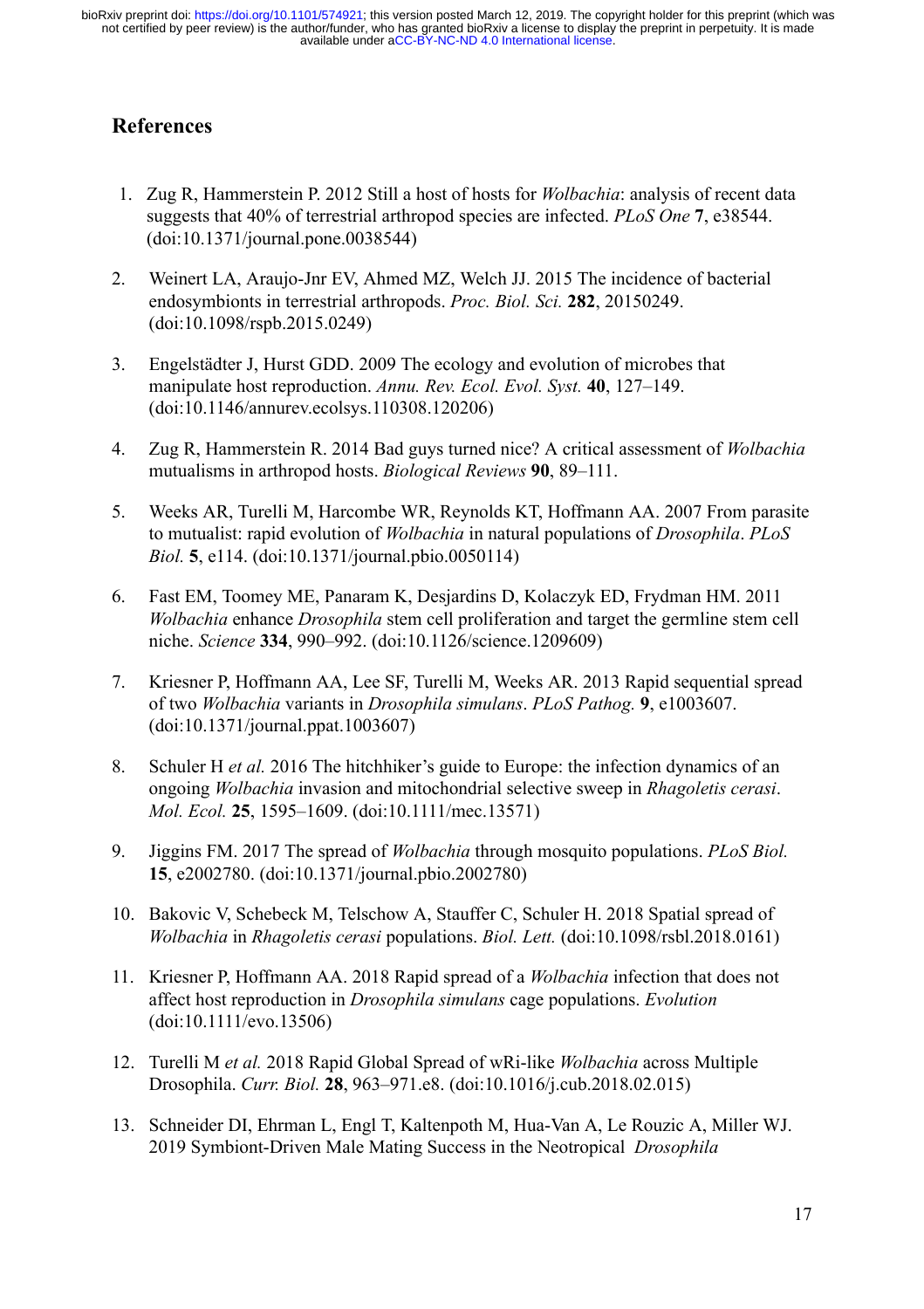*[paulistorum](http://paperpile.com/b/ONKCSt/GcRX)* [Superspecies.](http://paperpile.com/b/ONKCSt/GcRX) *[Behav. Genet.](http://paperpile.com/b/ONKCSt/GcRX)* **[49](http://paperpile.com/b/ONKCSt/GcRX)** [, 83–98. \(doi:](http://paperpile.com/b/ONKCSt/GcRX) [10.1007/s10519-018-9937-8](http://dx.doi.org/10.1007/s10519-018-9937-8) [\)](http://paperpile.com/b/ONKCSt/GcRX) 

- 14. [Pontier SM, Schweisguth F. 2015 A](http://paperpile.com/b/ONKCSt/k5kN) *[Wolbachia](http://paperpile.com/b/ONKCSt/k5kN)* [-Sensitive Communication between Male](http://paperpile.com/b/ONKCSt/k5kN)  [and Female Pupae Controls Gamete Compatibility in](http://paperpile.com/b/ONKCSt/k5kN) *[Drosophila](http://paperpile.com/b/ONKCSt/k5kN)* [.](http://paperpile.com/b/ONKCSt/k5kN) *[Curr. Biol.](http://paperpile.com/b/ONKCSt/k5kN)* **[25](http://paperpile.com/b/ONKCSt/k5kN)** [,](http://paperpile.com/b/ONKCSt/k5kN)  [2339–2348. \(doi:](http://paperpile.com/b/ONKCSt/k5kN) [10.1016/j.cub.2015.07.052](http://dx.doi.org/10.1016/j.cub.2015.07.052) [\)](http://paperpile.com/b/ONKCSt/k5kN)
- 15. [Russell JA. 2012 The ants \(Hymenoptera: Formicidae\) are unique and enigmatic hosts](http://paperpile.com/b/ONKCSt/Fx2v)  [of prevalent](http://paperpile.com/b/ONKCSt/Fx2v) *[Wolbachia](http://paperpile.com/b/ONKCSt/Fx2v)* [\(Alphaproteobacteria\) symbionts.](http://paperpile.com/b/ONKCSt/Fx2v) *[Myrmecol. News](http://paperpile.com/b/ONKCSt/Fx2v)* **[16](http://paperpile.com/b/ONKCSt/Fx2v)** [, 7–23.](http://paperpile.com/b/ONKCSt/Fx2v)
- 16. [Fry AJ, Rand DM. 2002](http://paperpile.com/b/ONKCSt/W12Y) *[Wolbachia](http://paperpile.com/b/ONKCSt/W12Y)* [interactions that determine](http://paperpile.com/b/ONKCSt/W12Y) *[Drosophila melanogaster](http://paperpile.com/b/ONKCSt/W12Y)* [survival.](http://paperpile.com/b/ONKCSt/W12Y) *[Evolution](http://paperpile.com/b/ONKCSt/W12Y)* **[56](http://paperpile.com/b/ONKCSt/W12Y)** [, 1976–1981.](http://paperpile.com/b/ONKCSt/W12Y)
- 17. [Fry AJ, Palmer MR, Rand DM. 2004 Variable fitness effects of](http://paperpile.com/b/ONKCSt/C3kr) *[Wolbachia](http://paperpile.com/b/ONKCSt/C3kr)* [infection in](http://paperpile.com/b/ONKCSt/C3kr)  *[Drosophila melanogaster](http://paperpile.com/b/ONKCSt/C3kr)* [.](http://paperpile.com/b/ONKCSt/C3kr) *[Heredity](http://paperpile.com/b/ONKCSt/C3kr)* **[93](http://paperpile.com/b/ONKCSt/C3kr)** [, 379–389. \(doi:](http://paperpile.com/b/ONKCSt/C3kr) [10.1038/sj.hdy.6800514](http://dx.doi.org/10.1038/sj.hdy.6800514) [\)](http://paperpile.com/b/ONKCSt/C3kr)
- 18. [Alexandrov ID, Alexandrova MV, Goryacheva II, Rochina NV, Shaikevich EV,](http://paperpile.com/b/ONKCSt/7H2t)  [Zakharov IA. 2007 Removing endosymbiotic](http://paperpile.com/b/ONKCSt/7H2t) *[Wolbachia](http://paperpile.com/b/ONKCSt/7H2t)* [specifically decreases lifespan](http://paperpile.com/b/ONKCSt/7H2t)  [of females and competitiveness in a laboratory strain of](http://paperpile.com/b/ONKCSt/7H2t) *[Drosophila melanogaster](http://paperpile.com/b/ONKCSt/7H2t)* [.](http://paperpile.com/b/ONKCSt/7H2t) *[Russ.](http://paperpile.com/b/ONKCSt/7H2t)  [J. Genet.](http://paperpile.com/b/ONKCSt/7H2t)* **[43](http://paperpile.com/b/ONKCSt/7H2t)** [, 1147–1152. \(doi:](http://paperpile.com/b/ONKCSt/7H2t) [10.1134/S1022795407100080](http://dx.doi.org/10.1134/S1022795407100080) [\)](http://paperpile.com/b/ONKCSt/7H2t)
- 19. [Wetterer JK. 2010 Worldwide spread of the pharaoh ant,](http://paperpile.com/b/ONKCSt/R66k) *[Monomorium pharaonis](http://paperpile.com/b/ONKCSt/R66k)* [\(Hymenoptera: Formicidae\).](http://paperpile.com/b/ONKCSt/R66k) *[Myrmecol. News](http://paperpile.com/b/ONKCSt/R66k)* **[13](http://paperpile.com/b/ONKCSt/R66k)** [, 115–129.](http://paperpile.com/b/ONKCSt/R66k)
- 20. [Pontieri L, Schmidt AM, Singh R, Pedersen JS, Linksvayer TA. 2017 Artificial selection](http://paperpile.com/b/ONKCSt/3AIA)  [on ant female caste ratio uncovers a link between female-biased sex ratios and infection](http://paperpile.com/b/ONKCSt/3AIA) [by](http://paperpile.com/b/ONKCSt/3AIA) *[Wolbachia](http://paperpile.com/b/ONKCSt/3AIA)* [endosymbionts.](http://paperpile.com/b/ONKCSt/3AIA) *[J. Evol. Biol.](http://paperpile.com/b/ONKCSt/3AIA)* **[30](http://paperpile.com/b/ONKCSt/3AIA)** [, 225–234. \(doi:](http://paperpile.com/b/ONKCSt/3AIA) [10.1111/jeb.13012](http://dx.doi.org/10.1111/jeb.13012) [\)](http://paperpile.com/b/ONKCSt/3AIA)
- 21. [Schmidt AM. 2010 The invasion biology and sociogenetics of pharaoh ants. Museum](http://paperpile.com/b/ONKCSt/SYN5)  [Tusculanum.](http://paperpile.com/b/ONKCSt/SYN5)
- 22. [Schmidt AM, d'Ettorre P, Pedersen JS. 2010 Low levels of nestmate discrimination](http://paperpile.com/b/ONKCSt/sGC7)  [despite high genetic differentiation in the invasive pharaoh ant.](http://paperpile.com/b/ONKCSt/sGC7) *[Front. Zool.](http://paperpile.com/b/ONKCSt/sGC7)* **[7](http://paperpile.com/b/ONKCSt/sGC7)** [, 20.](http://paperpile.com/b/ONKCSt/sGC7)  [\(doi:](http://paperpile.com/b/ONKCSt/sGC7) [10.1186/1742-9994-7-20](http://dx.doi.org/10.1186/1742-9994-7-20) [\)](http://paperpile.com/b/ONKCSt/sGC7)
- 23. [Baldo L](http://paperpile.com/b/ONKCSt/hCML) *[et al.](http://paperpile.com/b/ONKCSt/hCML)* [2006 Multilocus sequence typing system for the endosymbiont](http://paperpile.com/b/ONKCSt/hCML) *[Wolbachia](http://paperpile.com/b/ONKCSt/hCML)  [pipientis](http://paperpile.com/b/ONKCSt/hCML)* [.](http://paperpile.com/b/ONKCSt/hCML) *[Appl. Environ. Microbiol.](http://paperpile.com/b/ONKCSt/hCML)* **[72](http://paperpile.com/b/ONKCSt/hCML)** [, 7098–7110. \(doi:](http://paperpile.com/b/ONKCSt/hCML) [10.1128/AEM.00731-06](http://dx.doi.org/10.1128/AEM.00731-06) [\)](http://paperpile.com/b/ONKCSt/hCML)
- 24. [Edwards JP. 1987 Caste regulation in the pharaoh's ant](http://paperpile.com/b/ONKCSt/9H0x) *[Monomorium pharaonis](http://paperpile.com/b/ONKCSt/9H0x)* [: the](http://paperpile.com/b/ONKCSt/9H0x)  [influence of queens on the production of new sexual forms.](http://paperpile.com/b/ONKCSt/9H0x) *[Physiol. Entomol.](http://paperpile.com/b/ONKCSt/9H0x)* **[12](http://paperpile.com/b/ONKCSt/9H0x)** [,](http://paperpile.com/b/ONKCSt/9H0x)  [31–39. \(doi:](http://paperpile.com/b/ONKCSt/9H0x) [10.1111/j.1365-3032.1987.tb00721.x](http://dx.doi.org/10.1111/j.1365-3032.1987.tb00721.x) [\)](http://paperpile.com/b/ONKCSt/9H0x)
- 25. [Edwards JP. 1991 Caste regulation in the pharaoh's ant](http://paperpile.com/b/ONKCSt/7QYv) *[Monomorium pharaonis](http://paperpile.com/b/ONKCSt/7QYv)* [:](http://paperpile.com/b/ONKCSt/7QYv)  [recognition and cannibalism of sexual brood by workers.](http://paperpile.com/b/ONKCSt/7QYv) *[Physiol. Entomol.](http://paperpile.com/b/ONKCSt/7QYv)* **[16](http://paperpile.com/b/ONKCSt/7QYv)** [,](http://paperpile.com/b/ONKCSt/7QYv)  [263–271. \(doi:](http://paperpile.com/b/ONKCSt/7QYv) [10.1111/j.1365-3032.1991.tb00565.x](http://dx.doi.org/10.1111/j.1365-3032.1991.tb00565.x) [\)](http://paperpile.com/b/ONKCSt/7QYv)
- 26. [Schmidt AM, Linksvayer TA, Boomsma JJ, Pedersen JS. 2011 Queen–worker caste ratio](http://paperpile.com/b/ONKCSt/lqp1)  [depends on colony size in the pharaoh ant \(](http://paperpile.com/b/ONKCSt/lqp1) *[Monomorium pharaonis](http://paperpile.com/b/ONKCSt/lqp1)* [\).](http://paperpile.com/b/ONKCSt/lqp1) *[Insectes Soc.](http://paperpile.com/b/ONKCSt/lqp1)* **[58](http://paperpile.com/b/ONKCSt/lqp1)** [,](http://paperpile.com/b/ONKCSt/lqp1)  [139–144. \(doi:](http://paperpile.com/b/ONKCSt/lqp1) [10.1007/s00040-010-0126-x](http://dx.doi.org/10.1007/s00040-010-0126-x) [\)](http://paperpile.com/b/ONKCSt/lqp1)
- 27. [Warner MR, Kovaka K, Linksvayer TA. 2016 Late-instar ant worker larvae play a](http://paperpile.com/b/ONKCSt/zlq3)  [prominent role in colony-level caste regulation.](http://paperpile.com/b/ONKCSt/zlq3) *Insectes Soc.* **63**, 575–583.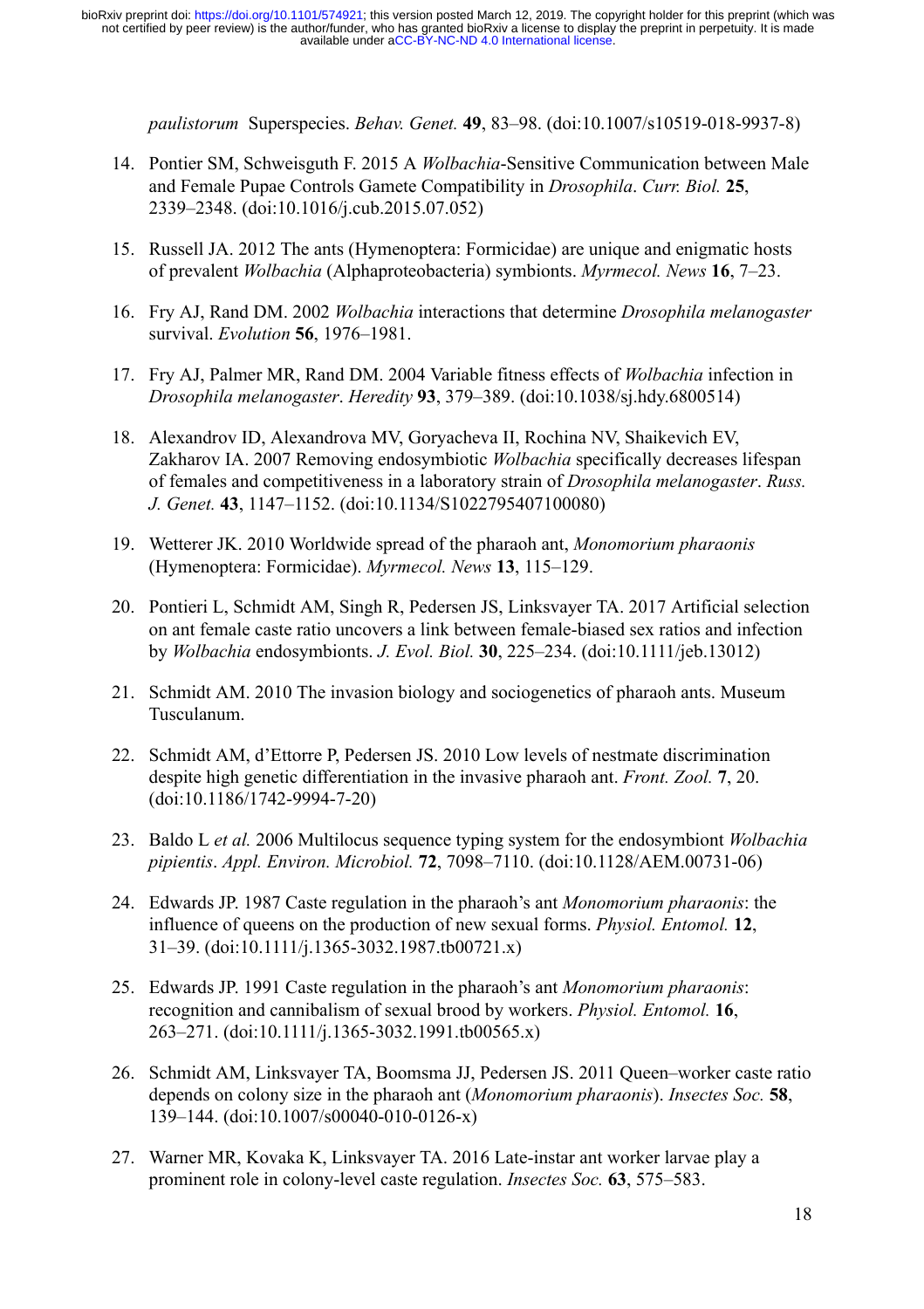[\(doi:](http://paperpile.com/b/ONKCSt/zlq3) [10.1007/s00040-016-0501-3](http://dx.doi.org/10.1007/s00040-016-0501-3) [\)](http://paperpile.com/b/ONKCSt/zlq3)

- 28. [Warner MR, Lipponen J, Linksvayer TA. 2018 Pharaoh ant colonies dynamically](http://paperpile.com/b/ONKCSt/b9Ok)  [regulate reproductive allocation based on colony demography.](http://paperpile.com/b/ONKCSt/b9Ok) *[Behav. Ecol. Sociobiol.](http://paperpile.com/b/ONKCSt/b9Ok)* **[72](http://paperpile.com/b/ONKCSt/b9Ok)** [, 31. \(doi:](http://paperpile.com/b/ONKCSt/b9Ok) [10.1007/s00265-017-2430-1](http://dx.doi.org/10.1007/s00265-017-2430-1) [\)](http://paperpile.com/b/ONKCSt/b9Ok)
- 29. [Dussutour A, Simpson SJ. 2008 Description of a simple synthetic diet for studying](http://paperpile.com/b/ONKCSt/rUdy)  [nutritional responses in ants.](http://paperpile.com/b/ONKCSt/rUdy) *Insectes Soc.* **[55](http://paperpile.com/b/ONKCSt/rUdy)**, 329–333. [\(doi:](http://paperpile.com/b/ONKCSt/rUdy) [10.1007/s00040-008-1008-3](http://dx.doi.org/10.1007/s00040-008-1008-3) [\)](http://paperpile.com/b/ONKCSt/rUdy)
- 30. [Fowler HG, Alves LE, Bueno OC. 1993 Reproductive strategies of the exotic Pharaoh's](http://paperpile.com/b/ONKCSt/5omg)  [ant,](http://paperpile.com/b/ONKCSt/5omg) *[Monomorium pharaonis](http://paperpile.com/b/ONKCSt/5omg)* [\(L.\) \(Hymenoptera: Formicidae\) in Brazil.](http://paperpile.com/b/ONKCSt/5omg) *[Invertebr.](http://paperpile.com/b/ONKCSt/5omg)  [Reprod. Dev.](http://paperpile.com/b/ONKCSt/5omg)* **[23](http://paperpile.com/b/ONKCSt/5omg)** [, 235–238. \(doi:](http://paperpile.com/b/ONKCSt/5omg) [10.1080/07924259.1993.9672320](http://dx.doi.org/10.1080/07924259.1993.9672320) [\)](http://paperpile.com/b/ONKCSt/5omg)
- 31. [R Core Team. 2013 R: A Language and Environment for Statistical Computing.](http://paperpile.com/b/ONKCSt/VeFy)
- 32. [Bates D, Mächler M, Bolker B, Walker S. 2015 Fitting Linear Mixed-Effects Models](http://paperpile.com/b/ONKCSt/Uhl9)  [Using](http://paperpile.com/b/ONKCSt/Uhl9) *[lme4](http://paperpile.com/b/ONKCSt/Uhl9)* [.](http://paperpile.com/b/ONKCSt/Uhl9) *[J. Stat. Softw.](http://paperpile.com/b/ONKCSt/Uhl9)* **[67](http://paperpile.com/b/ONKCSt/Uhl9)** [, 1–48. \(doi:](http://paperpile.com/b/ONKCSt/Uhl9) [10.18637/jss.v067.i01](http://dx.doi.org/10.18637/jss.v067.i01) [\)](http://paperpile.com/b/ONKCSt/Uhl9)
- 33. [Zeileis A, Kleiber C, Jackman S. 2008 Regression Models for Count Data in R.](http://paperpile.com/b/ONKCSt/tF3e) *[Journal](http://paperpile.com/b/ONKCSt/tF3e)  [of Statistical Software](http://paperpile.com/b/ONKCSt/tF3e)* [.](http://paperpile.com/b/ONKCSt/tF3e) **[27](http://paperpile.com/b/ONKCSt/tF3e)** [.](http://paperpile.com/b/ONKCSt/tF3e)
- 34. [Venables WN, Ripley BD. 2002 Modern Applied Statistics with S.](http://paperpile.com/b/ONKCSt/SujU)
- 35. [Fox J, Weisberg S. 2011](http://paperpile.com/b/ONKCSt/Gm74) *[An R Companion to Applied Regression](http://paperpile.com/b/ONKCSt/Gm74)* [. Second. Thousand](http://paperpile.com/b/ONKCSt/Gm74)  [Oaks CA: Sage. See](http://paperpile.com/b/ONKCSt/Gm74) <http://socserv.socsci.mcmaster.ca/jfox/Books/Companion> [.](http://paperpile.com/b/ONKCSt/Gm74)
- 36. [Wickham H. 2009](http://paperpile.com/b/ONKCSt/mILE) *[ggplot2: Elegant Graphics for Data Analysis](http://paperpile.com/b/ONKCSt/mILE)* [. Springer-Verlag New](http://paperpile.com/b/ONKCSt/mILE)  [York. See](http://paperpile.com/b/ONKCSt/mILE) [http://ggplot2.org](http://ggplot2.org/).
- 37. [Bolker BM, Brooks ME, Clark CJ, Geange SW, Poulsen JR, Stevens MHH, White J-SS.](http://paperpile.com/b/ONKCSt/n0mW)  [2009 Generalized linear mixed models: a practical guide for ecology and evolution.](http://paperpile.com/b/ONKCSt/n0mW) *[Trends Ecol. Evol.](http://paperpile.com/b/ONKCSt/n0mW)* **[24](http://paperpile.com/b/ONKCSt/n0mW)** [, 127–135. \(doi:](http://paperpile.com/b/ONKCSt/n0mW) [10.1016/j.tree.2008.10.008](http://dx.doi.org/10.1016/j.tree.2008.10.008) [\)](http://paperpile.com/b/ONKCSt/n0mW)
- 38. [Galecki A, Burzykowski T. 2013](http://paperpile.com/b/ONKCSt/zlk7) *[Linear Mixed-Effects Models Using R: A Step-by-Step](http://paperpile.com/b/ONKCSt/zlk7)  [Approach](http://paperpile.com/b/ONKCSt/zlk7)* [. Springer Publishing Company, Incorporated. See](http://paperpile.com/b/ONKCSt/zlk7)  <https://dl.acm.org/citation.cfm?id=2509794> [.](http://paperpile.com/b/ONKCSt/zlk7)
- 39. [Flatt T. 2011 Survival costs of reproduction in](http://paperpile.com/b/ONKCSt/DXiq) *[Drosophila](http://paperpile.com/b/ONKCSt/DXiq)* [.](http://paperpile.com/b/ONKCSt/DXiq) *[Exp. Gerontol.](http://paperpile.com/b/ONKCSt/DXiq)* **[46](http://paperpile.com/b/ONKCSt/DXiq)** [, 369–375.](http://paperpile.com/b/ONKCSt/DXiq)  [\(doi:](http://paperpile.com/b/ONKCSt/DXiq) [10.1016/j.exger.2010.10.008](http://dx.doi.org/10.1016/j.exger.2010.10.008) [\)](http://paperpile.com/b/ONKCSt/DXiq)
- 40. [Harshman LG, Zera AJ. 2007 The cost of reproduction: the devil in the details.](http://paperpile.com/b/ONKCSt/ZXAQ) *[Trends](http://paperpile.com/b/ONKCSt/ZXAQ)  [Ecol. Evol.](http://paperpile.com/b/ONKCSt/ZXAQ)* **[22](http://paperpile.com/b/ONKCSt/ZXAQ)** [, 80–86. \(doi:](http://paperpile.com/b/ONKCSt/ZXAQ) [10.1016/j.tree.2006.10.008](http://dx.doi.org/10.1016/j.tree.2006.10.008) [\)](http://paperpile.com/b/ONKCSt/ZXAQ)
- 41. [Buczkowski G, Bennett G. 2009 Colony Budding and its Effects on Food Allocation in](http://paperpile.com/b/ONKCSt/bpst)  [the Highly Polygynous Ant,](http://paperpile.com/b/ONKCSt/bpst) *[Monomorium pharaonis](http://paperpile.com/b/ONKCSt/bpst)* [.](http://paperpile.com/b/ONKCSt/bpst) *[Ethology](http://paperpile.com/b/ONKCSt/bpst)* **[115](http://paperpile.com/b/ONKCSt/bpst)** [, 1091–1099.](http://paperpile.com/b/ONKCSt/bpst)  [\(doi:](http://paperpile.com/b/ONKCSt/bpst) [10.1111/j.1439-0310.2009.01698.x](http://dx.doi.org/10.1111/j.1439-0310.2009.01698.x) [\)](http://paperpile.com/b/ONKCSt/bpst)
- 42. [Jansen VAA, Turelli M, Godfray HCJ. 2008 Stochastic spread of](http://paperpile.com/b/ONKCSt/XxiP) *[Wolbachia](http://paperpile.com/b/ONKCSt/XxiP)* [.](http://paperpile.com/b/ONKCSt/XxiP) *[Proc. Biol.](http://paperpile.com/b/ONKCSt/XxiP)  [Sci.](http://paperpile.com/b/ONKCSt/XxiP)* **[275](http://paperpile.com/b/ONKCSt/XxiP)** [, 2769–2776. \(doi:](http://paperpile.com/b/ONKCSt/XxiP) [10.1098/rspb.2008.0914](http://dx.doi.org/10.1098/rspb.2008.0914) [\)](http://paperpile.com/b/ONKCSt/XxiP)